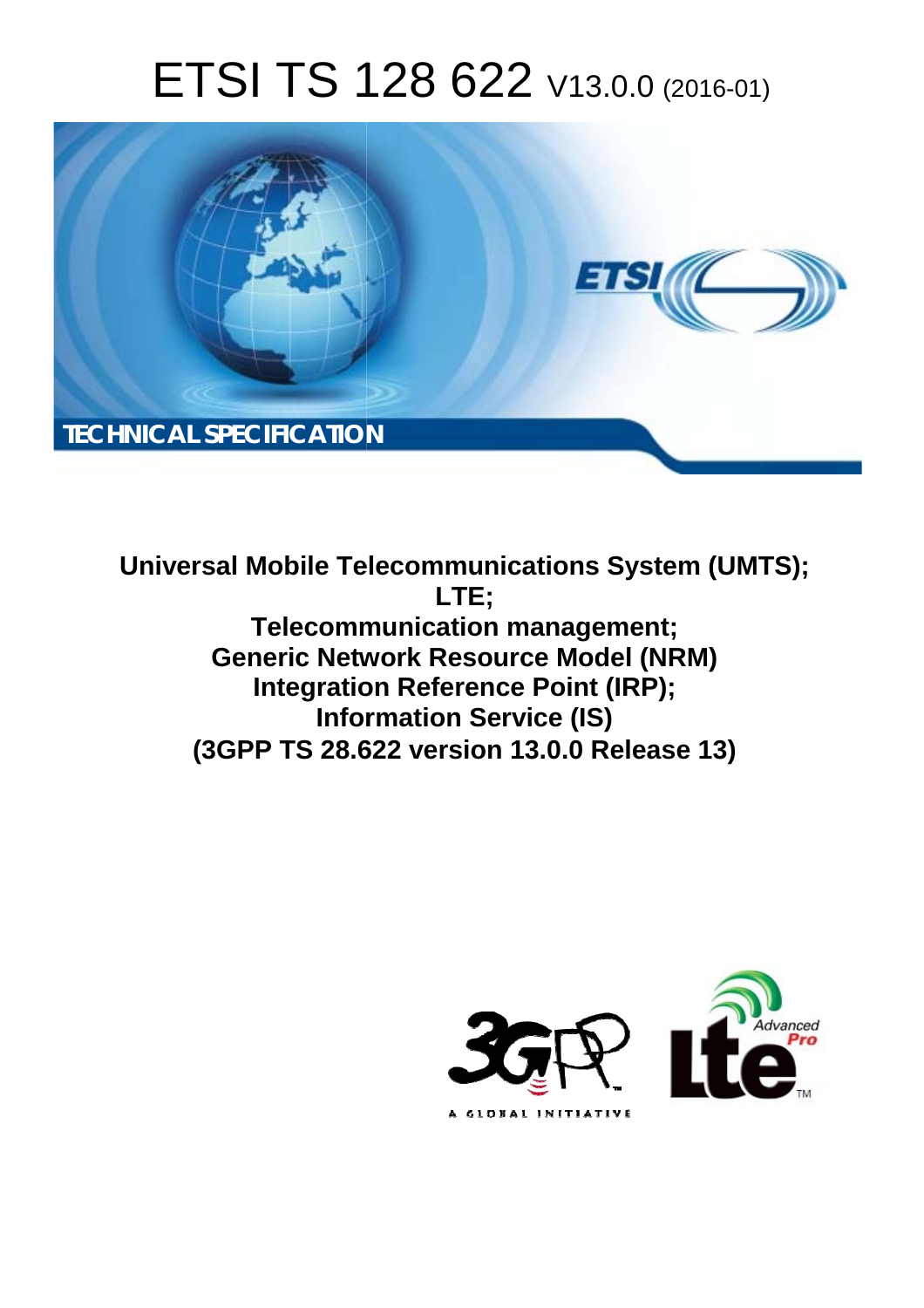Reference RTS/TSGS-0528622vd00

> Keywords LTE,UMTS

#### *ETSI*

#### 650 Route des Lucioles F-06921 Sophia Antipolis Cedex - FRANCE

Tel.: +33 4 92 94 42 00 Fax: +33 4 93 65 47 16

Siret N° 348 623 562 00017 - NAF 742 C Association à but non lucratif enregistrée à la Sous-Préfecture de Grasse (06) N° 7803/88

#### *Important notice*

The present document can be downloaded from: <http://www.etsi.org/standards-search>

The present document may be made available in electronic versions and/or in print. The content of any electronic and/or print versions of the present document shall not be modified without the prior written authorization of ETSI. In case of any existing or perceived difference in contents between such versions and/or in print, the only prevailing document is the print of the Portable Document Format (PDF) version kept on a specific network drive within ETSI Secretariat.

Users of the present document should be aware that the document may be subject to revision or change of status. Information on the current status of this and other ETSI documents is available at <http://portal.etsi.org/tb/status/status.asp>

If you find errors in the present document, please send your comment to one of the following services: <https://portal.etsi.org/People/CommiteeSupportStaff.aspx>

#### *Copyright Notification*

No part may be reproduced or utilized in any form or by any means, electronic or mechanical, including photocopying and microfilm except as authorized by written permission of ETSI.

The content of the PDF version shall not be modified without the written authorization of ETSI. The copyright and the foregoing restriction extend to reproduction in all media.

> © European Telecommunications Standards Institute 2016. All rights reserved.

**DECT**TM, **PLUGTESTS**TM, **UMTS**TM and the ETSI logo are Trade Marks of ETSI registered for the benefit of its Members. **3GPP**TM and **LTE**™ are Trade Marks of ETSI registered for the benefit of its Members and of the 3GPP Organizational Partners.

**GSM**® and the GSM logo are Trade Marks registered and owned by the GSM Association.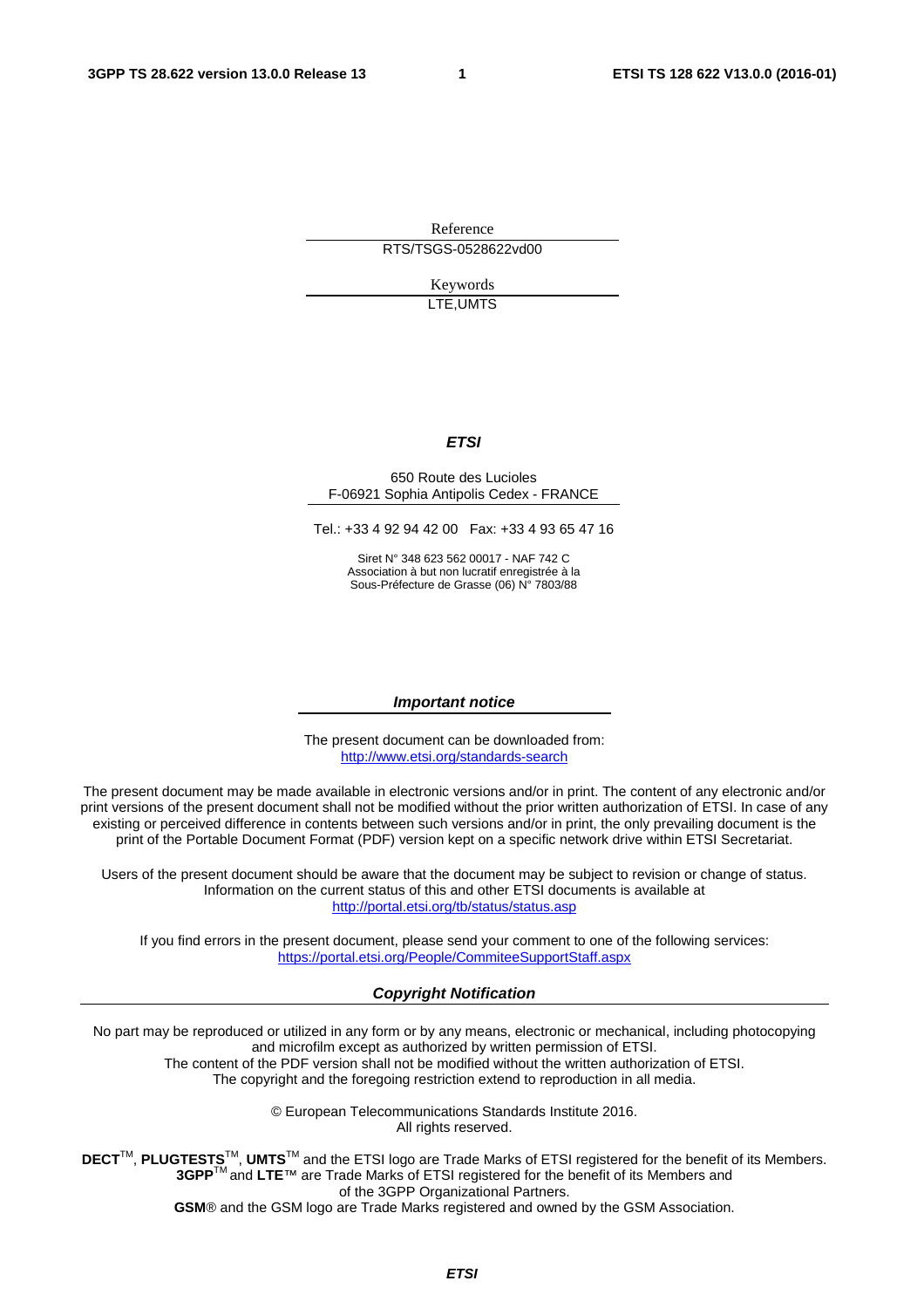### Intellectual Property Rights

IPRs essential or potentially essential to the present document may have been declared to ETSI. The information pertaining to these essential IPRs, if any, is publicly available for **ETSI members and non-members**, and can be found in ETSI SR 000 314: *"Intellectual Property Rights (IPRs); Essential, or potentially Essential, IPRs notified to ETSI in respect of ETSI standards"*, which is available from the ETSI Secretariat. Latest updates are available on the ETSI Web server [\(https://ipr.etsi.org/](https://ipr.etsi.org/)).

Pursuant to the ETSI IPR Policy, no investigation, including IPR searches, has been carried out by ETSI. No guarantee can be given as to the existence of other IPRs not referenced in ETSI SR 000 314 (or the updates on the ETSI Web server) which are, or may be, or may become, essential to the present document.

### Foreword

This Technical Specification (TS) has been produced by ETSI 3rd Generation Partnership Project (3GPP).

The present document may refer to technical specifications or reports using their 3GPP identities, UMTS identities or GSM identities. These should be interpreted as being references to the corresponding ETSI deliverables.

The cross reference between GSM, UMTS, 3GPP and ETSI identities can be found under [http://webapp.etsi.org/key/queryform.asp.](http://webapp.etsi.org/key/queryform.asp)

## Modal verbs terminology

In the present document "**shall**", "**shall not**", "**should**", "**should not**", "**may**", "**need not**", "**will**", "**will not**", "**can**" and "**cannot**" are to be interpreted as described in clause 3.2 of the [ETSI Drafting Rules](http://portal.etsi.org/Help/editHelp!/Howtostart/ETSIDraftingRules.aspx) (Verbal forms for the expression of provisions).

"**must**" and "**must not**" are **NOT** allowed in ETSI deliverables except when used in direct citation.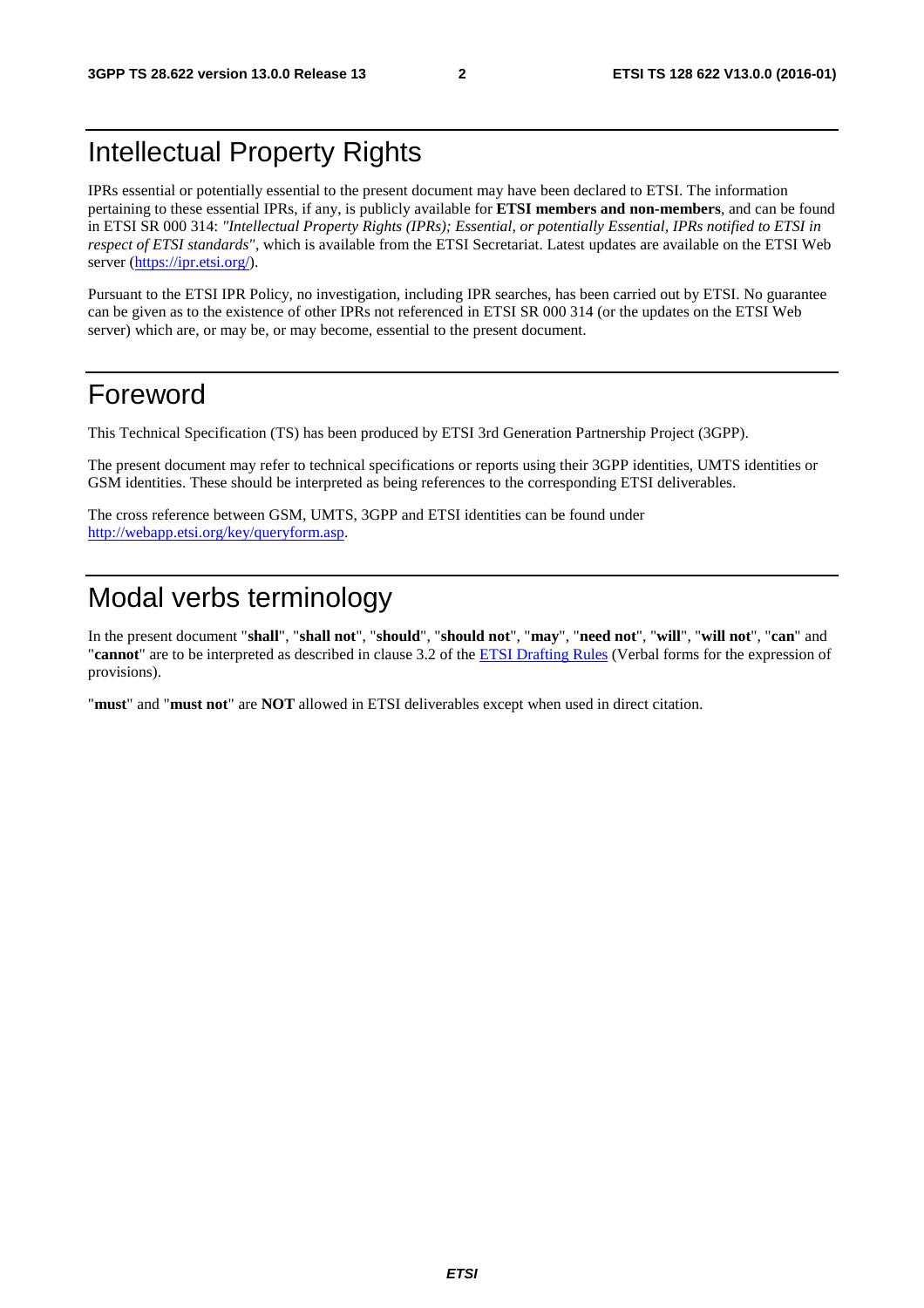$\mathbf{3}$ 

## Contents

| 1                  |  |
|--------------------|--|
| 2                  |  |
| 3                  |  |
| 3.1                |  |
| 3.2                |  |
| 4                  |  |
| 4.1                |  |
| 4.2                |  |
| 4.2.1              |  |
| 4.2.2              |  |
| 4.3                |  |
| 4.3.1              |  |
| 4.3.1.1            |  |
| 4.3.1.2            |  |
| 4.3.1.3            |  |
| 4.3.1.4            |  |
| 4.3.2              |  |
| 4.3.2.1            |  |
| 4.3.2.2            |  |
| 4.3.2.3            |  |
| 4.3.2.4            |  |
| 4.3.3              |  |
| 4.3.3.1            |  |
| 4.3.3.2            |  |
| 4.3.3.3            |  |
| 4.3.3.4            |  |
| 4.3.4              |  |
| 4.3.4.1            |  |
| 4.3.4.2            |  |
| 4.3.4.3            |  |
| 4.3.4.4            |  |
| 4.3.5              |  |
| 4.3.5.1            |  |
| 4.3.5.2            |  |
| 4.3.5.3            |  |
| 4.3.5.4            |  |
| 4.3.6              |  |
| 4.3.6.1            |  |
| 4.3.6.2            |  |
| 4.3.6.3<br>4.3.6.4 |  |
| 4.3.7              |  |
| 4.3.7.1            |  |
| 4.3.7.2            |  |
| 4.3.7.3            |  |
| 4.3.7.4            |  |
| 4.3.8              |  |
|                    |  |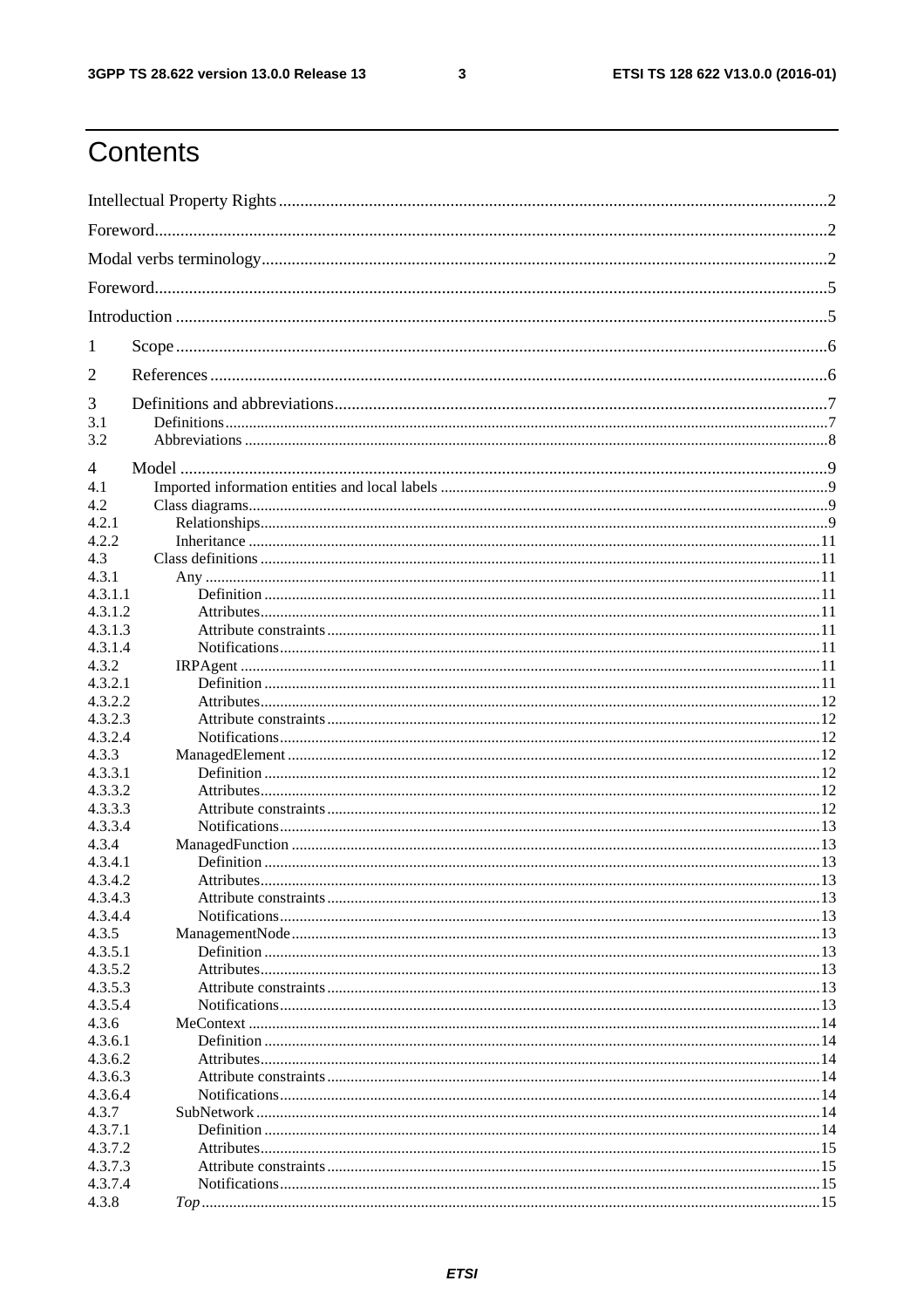#### $\overline{\mathbf{4}}$

|          | <b>Annex B (informative):</b> |  |
|----------|-------------------------------|--|
|          | <b>Annex A (informative):</b> |  |
| 4.5.2    |                               |  |
| 4.5.1    |                               |  |
| 4.5      |                               |  |
| 4.4.2    |                               |  |
| 4.4.1    |                               |  |
| 4.4      |                               |  |
| 4.3.11.4 |                               |  |
| 4.3.11.3 |                               |  |
| 4.3.11.2 |                               |  |
| 4.3.11.1 |                               |  |
| 4.3.11   |                               |  |
| 4.3.10.4 |                               |  |
| 4.3.10.3 |                               |  |
| 4.3.10.2 |                               |  |
| 4.3.10.1 |                               |  |
| 4.3.10   |                               |  |
| 4.3.9.4  |                               |  |
| 4.3.9.3  |                               |  |
| 4.3.9.2  |                               |  |
| 4.3.9.1  |                               |  |
| 4.3.9    |                               |  |
| 4.3.8.4  |                               |  |
| 4.3.8.3  |                               |  |
| 4.3.8.2  |                               |  |
| 4.3.8.1  |                               |  |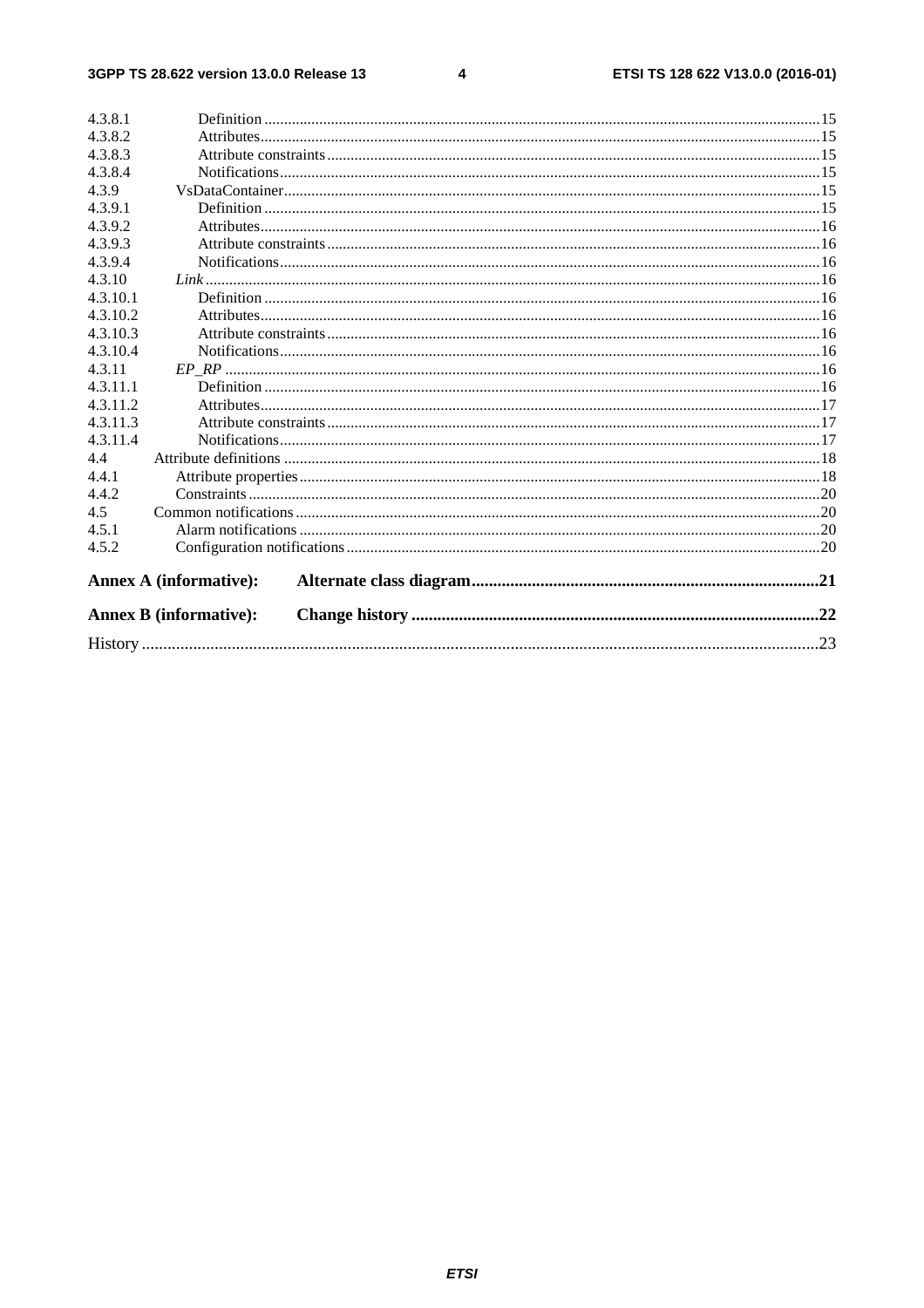### Foreword

This Technical Specification has been produced by the 3<sup>rd</sup> Generation Partnership Project (3GPP).

The contents of the present document are subject to continuing work within the TSG and may change following formal TSG approval. Should the TSG modify the contents of the present document, it will be re-released by the TSG with an identifying change of release date and an increase in version number as follows:

Version x.y.z

where:

- x the first digit:
	- 1 presented to TSG for information;
	- 2 presented to TSG for approval;
	- 3 or greater indicates TSG approved document under change control.
- y the second digit is incremented for all changes of substance, i.e. technical enhancements, corrections, updates, etc.
- z the third digit is incremented when editorial only changes have been incorporated in the document.

### Introduction

The present document is part of a TS-family covering the 3<sup>rd</sup> Generation Partnership Project; Technical Specification Group Services and System Aspects; Telecommunication management; as identified below:

28.621 Generic Network Resource Model (NRM) Integration Reference Point (IRP); Requirements;

#### **28.622 Generic Network Resource Model (NRM) Integration Reference Point (IRP); Information Service (IS) ;**

28.623 Generic Network Resource Model (NRM) Integration Reference Point (IRP); Solution Set (SS) definitions.

The interface Itf-N, defined in 3GPP TS 32.102 [2], is built up by a number of Integration Reference Points (IRPs) and a related Name Convention, which realise the functional capabilities over this interface. The basic structure of the IRPs is defined in 3GPP TS 32.150 [4].

This specification is part of a set that has been developed for converged management solutions.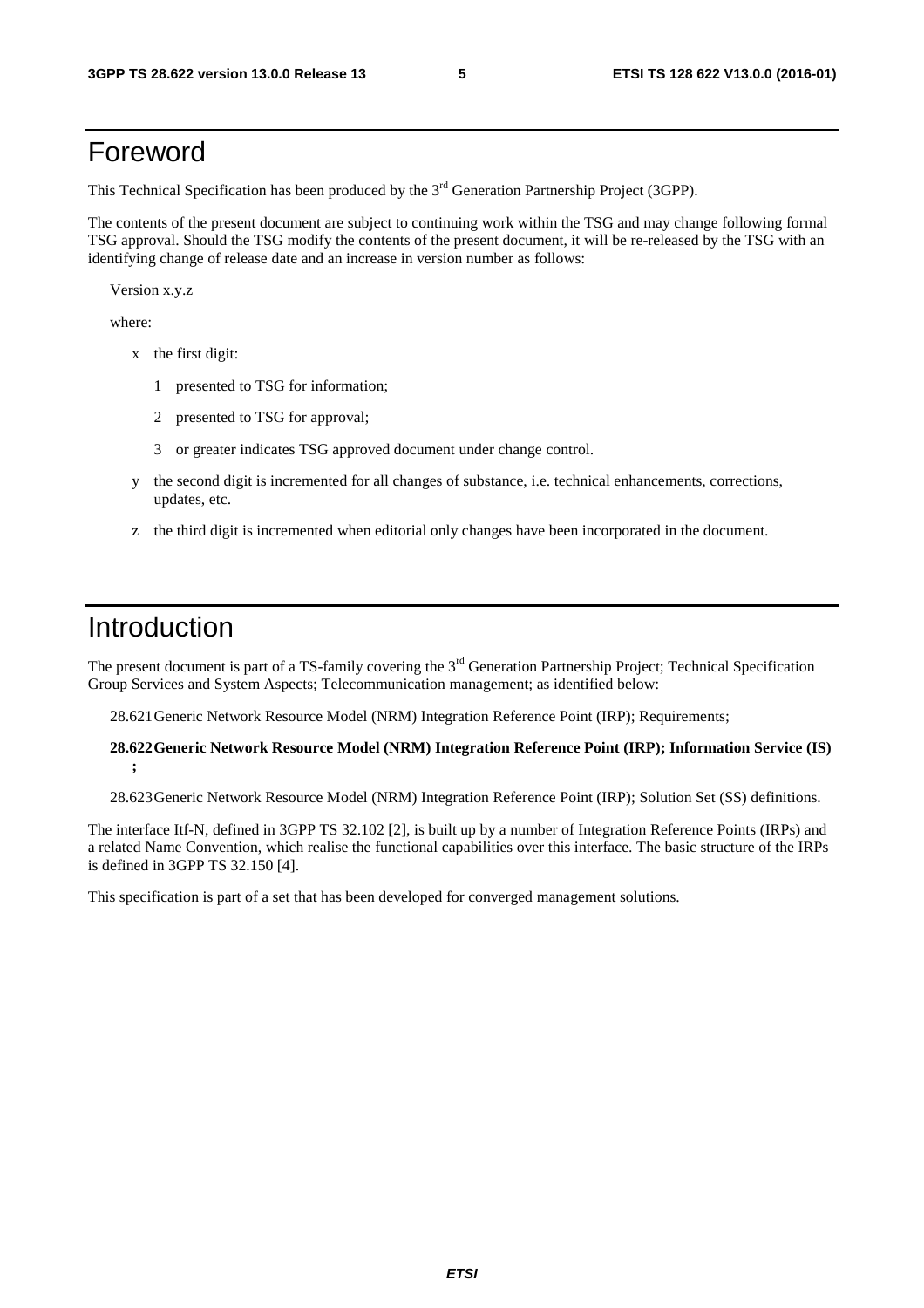### 1 Scope

The present document specifies the Generic network resource information that can be communicated between an IRPAgent and an IRPManager for telecommunication network management purposes, including management of converged networks.

This document specifies the semantics of information object class attributes and relations visible across the reference point in a protocol and technology neutral way. It does not define their syntax and encoding.

This document supports the Federated Network Information Model (FNIM) concept described in [8] in that the relevant Information Object Class (IOC)s defined in this specification are directly or indirectly inherited from those specified in the Umbrella Information Model (UIM) of [9].

## 2 References

The following documents contain provisions which, through reference in this text, constitute provisions of the present document.

- References are either specific (identified by date of publication, edition number, version number, etc.) or non-specific.
- For a specific reference, subsequent revisions do not apply.
- For a non-specific reference, the latest version applies. In the case of a reference to a 3GPP document (including a GSM document), a non-specific reference implicitly refers to the latest version of that document *in the same Release as the present document*.
- [1] 3GPP TS 32.101: "Telecommunication management; Principles and high level requirements".
- [2] 3GPP TS 32.102: "Telecommunication management; Architecture".
- [3] 3GPP TS 32.302: "Telecommunication management; Configuration Management (CM); Notification Integration Reference Point (IRP): Information Service (IS)".
- [4] 3GPP TS 32.150: "Telecommunication management; Integration Reference Point (IRP) Concept and Definitions".
- [5] 3GPP TS 23.003: "Technical Specification Group Core Network and Terminals; Numbering, addressing and identification"
- [6] 3GPP TS 32.532: " Telecommunication management; Software Management Integration Reference Point (IRP); Information Service (IS) "
- [7] ITU-T Recommendation X.710 (1991): "Common Management Information Service Definition for CCITT Applications".
- [8] TS 32.107: "Telecommunication management; Fixed Mobile Convergence (FMC) Federated Network Information Model (FNIM)"
- [9] TS 28.620: "Telecommunication management; Fixed Mobile Convergence (FMC) Federated Network Information Model (FNIM) Umbrella Information Model (UIM)"
- [10] TS 32.156: "Telecommunication management; Fixed Mobile Convergence (FMC) Model Repertoire"
- [11] 3GPP TS 32.111-2: "Telecommunication management; Fault Management; Part 2: Alarm Integration Reference Point (IRP): Information Service (IS)".
- [12] 3GPP TS 32.662: "Telecommunication management; Configuration Management (CM); Kernel CM Information Service (IS)".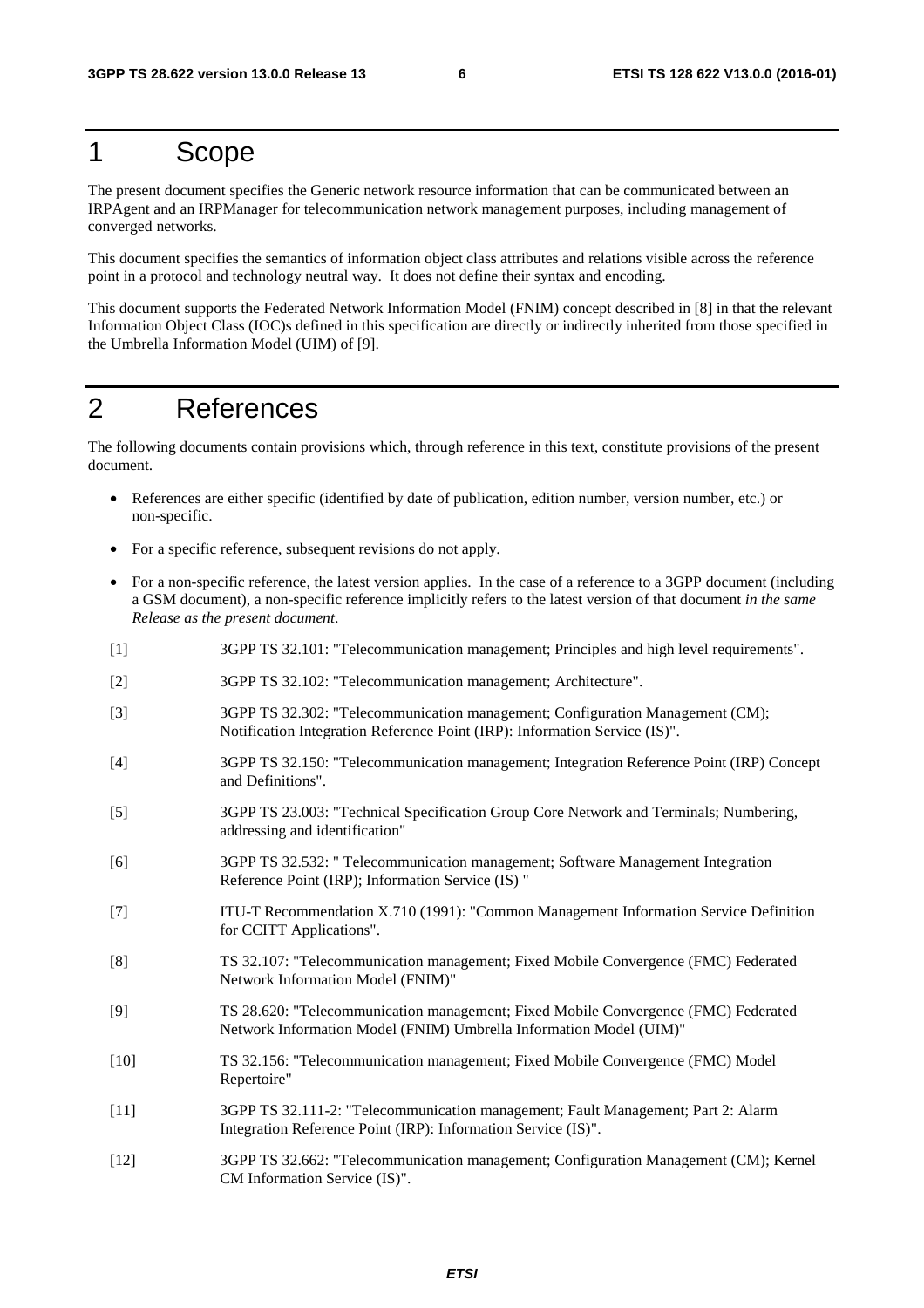- [13] 3GPP TS 32.300: "Telecommunication management; Configuration Management (CM); Name convention for Managed Objects".
- [14] 3GPP TS 32.600: "Telecommunication management; Configuration Management (CM); Concept and high-level requirements".

### 3 Definitions and abbreviations

### 3.1 Definitions

For the purposes of the present document, the following terms and definitions apply. For terms and definitions not found here, please refer to 3GPP TS 32.101 [1], 3GPP TS 32.102 [2], 3GPP TS 32.150 [4] and 3GPP TS 32.600 [14].

**Association**: In general it is used to model relationships between Managed Objects. Associations can be implemented in several ways, such as:

- 1) name bindings,
- 2) reference attributes, and
- 3) association objects.

This IRP stipulates that name containment associations shall be expressed through name bindings, but it does not stipulate the implementation for other types of associations as a general rule. These are specified as separate entities in the object models (UML diagrams). Currently however, all (non-containment) associations are modelled by means of reference attributes of the participating MOs.

**Information Object Class (IOC):** An IOC represents the management aspect of a Network Resource. It describes the information that can be passed/used in management interfaces. Their representations are technology agnostic software objects. IOC has attributes that represents the various properties of the class of objects. See the term "attribute" defined in [10]. Furthermore, IOC can support operations providing network management services invocable on demand for that class of objects. An IOC may support notifications that report event occurrences relevant for that class of objects. It is modelled using the stereotype "Class" in the UML meta-model. See TS 32.156 [10] for additional information on IOC.

**Managed Element (ME)**: An instance of the IOC ManagedElement.

**Managed Object (MO)**: A MO is an instance of a Managed Object Class (MOC) representing the management aspects of a Network Resource. Its representation is a technology specific software object. It is sometimes called MO instance (MOI). The MOC is a class of such technology specific software objects. An MOC is the same as an IOC except that the former is defined in technology specific terms and the latter is defined in technology agnostic terms. MOCs are used/defined in SS level specifications. IOCs are used/defined in IS level specifications.

**Management Information Base (MIB)**: A MIB is an instance of an NRM and has some values on the defined attributes and associations specific for that instance. In the context of the present document, an MIB consists of:

- 1) a Name space (describing the MO containment hierarchy in the MIB through Distinguished Names),
- 2) a number of Managed Objects with their attributes and
- 3) a number of Associations between these MOs. Also note that TMN (ITU-T Recommendation X.710 [7]) defines a concept of a Management Information Tree (also known as a Naming Tree) that corresponds to the name space (containment hierarchy) portion of this MIB definition. Figure 3.1 depicts the relationships between a Name space and a number of participating MOs (the shown association is of a non-containment type)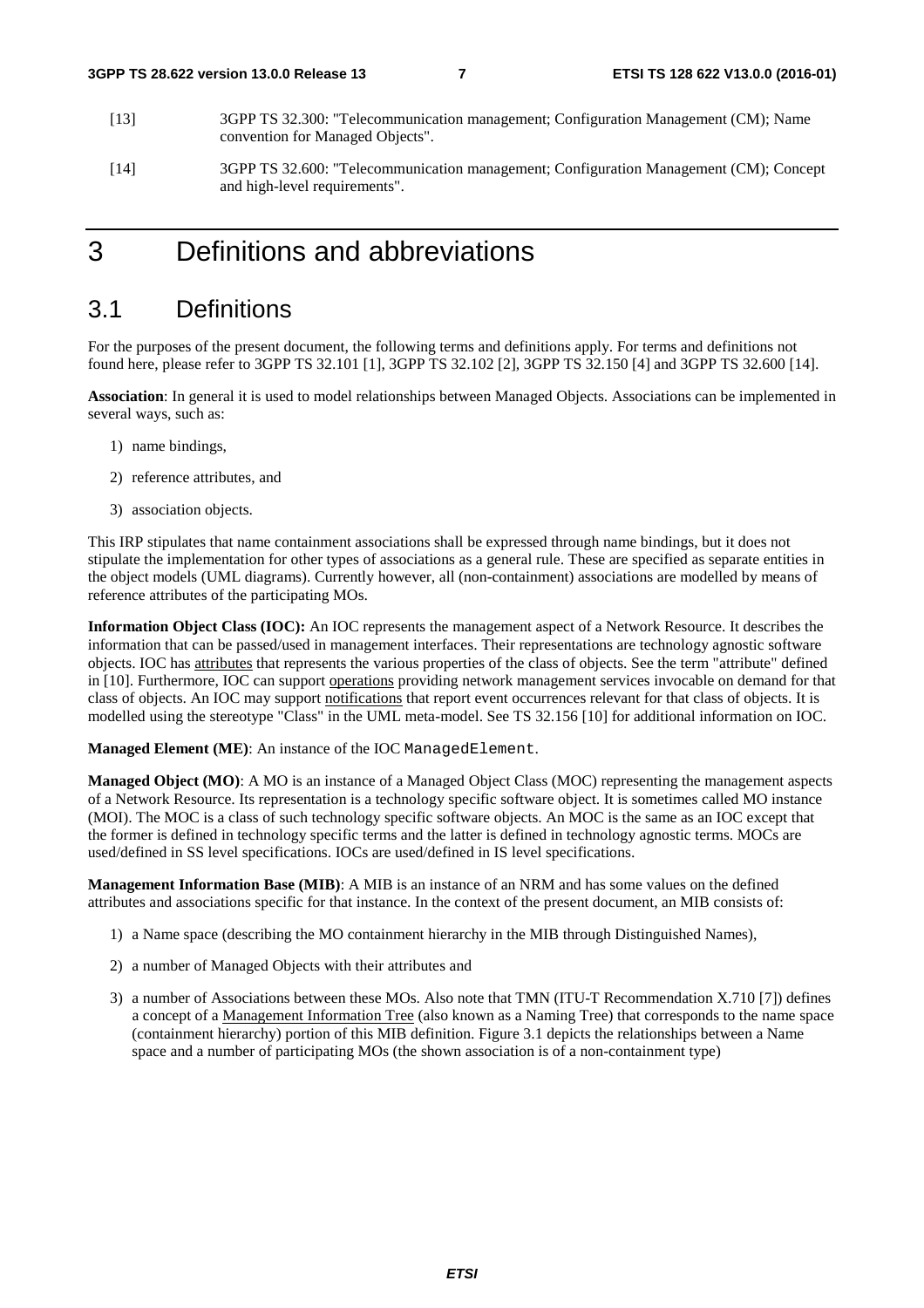

**Figure 3.1: Relationships between a Name space and a number of participating MOs** 

**Name space**: A name space is a collection of names. The IRP name convention (see 3GPP TS 32.300 [13]) restricts the name space to a hierarchical containment structure, including its simplest form - the one-level, flat name space. All Managed Objects in a MIB shall be included in the corresponding name space and the MIB/name space shall only support a strict hierarchical containment structure (with one root object). A Managed Object that contains another is said to be the superior (parent); the contained Managed Object is referred to as the subordinate (child). The parent of all MOs in a single name space is called a Local Root. The ultimate parent of all MOs of all managed systems is called the Global Root.

**Network Resource Model (NRM)**: A collection of IOCs representing a set of Network Resources under management.

### 3.2 Abbreviations

For the purposes of the present document, the following abbreviations apply:

| <b>AUC</b> | <b>Authentication Centre</b>                          |
|------------|-------------------------------------------------------|
| DN         | Distinguished Name (see 3GPP TS 32.300 [13])          |
| EM         | Element Manager                                       |
| <b>HLR</b> | Home Location Register                                |
| <b>IOC</b> | <b>Information Object Class</b>                       |
| <b>IRP</b> | <b>Integration Reference Point</b>                    |
| МE         | <b>Managed Element</b>                                |
| <b>MIB</b> | <b>Management Information Base</b>                    |
| MO         | <b>Managed Object</b>                                 |
| <b>MOC</b> | <b>Managed Object Class</b>                           |
| MOI        | Managed Object Instance                               |
| MSC        | Mobile Services Switching Centre                      |
| NR.        | <b>Network Resource</b>                               |
| <b>NRM</b> | Network Resource Model                                |
| <b>RDN</b> | Relative Distinguished Name (see 3GPP TS 32.300 [13]) |
| <b>RNC</b> | Radio Network Controller                              |
| SS         | <b>Solution Set</b>                                   |
| <b>TMN</b> | <b>Telecommunications Management Network</b>          |
| <b>UML</b> | Unified Modelling Language                            |
| <b>VLR</b> | Visitor Location Register                             |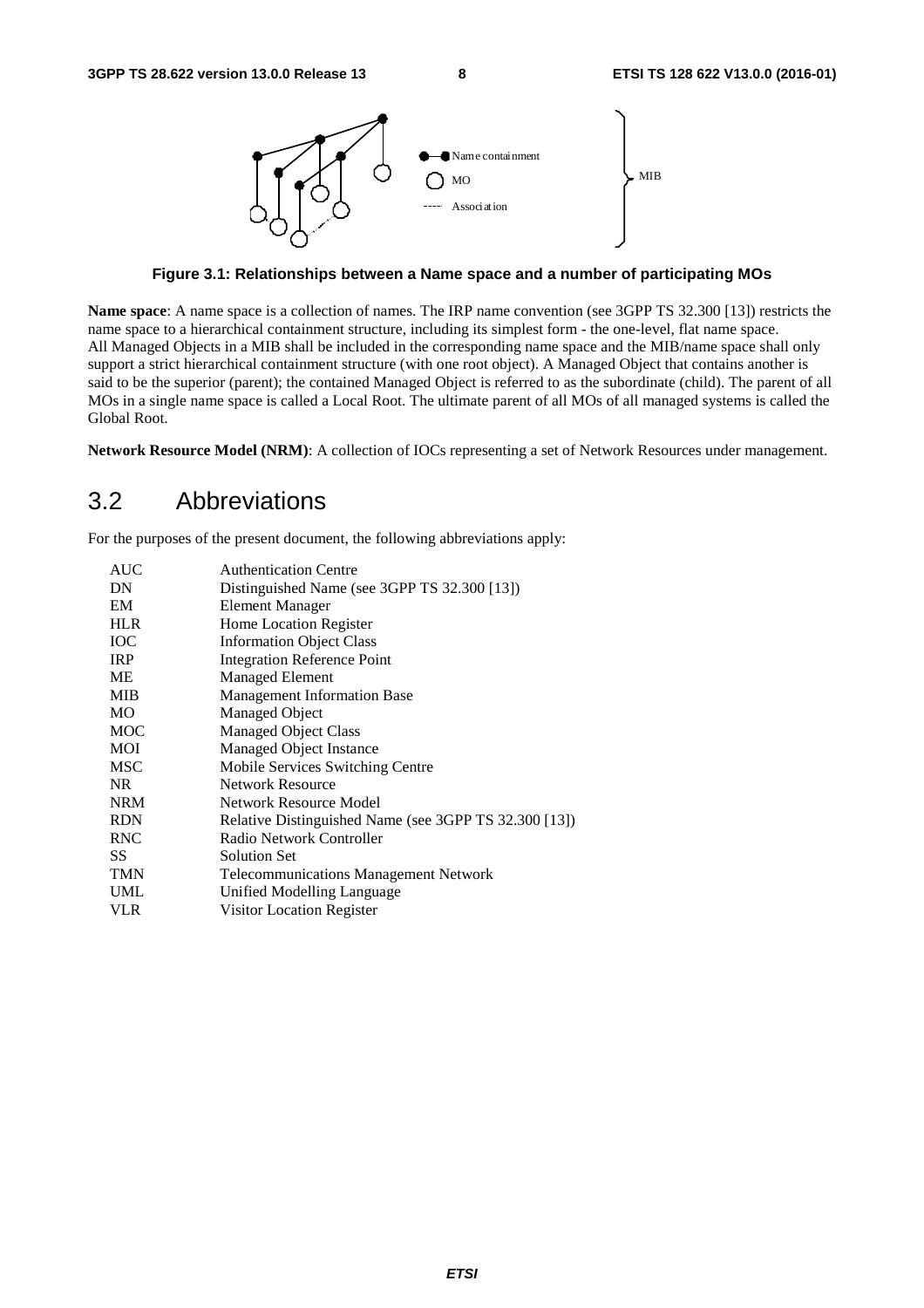## 4 Model

### 4.1 Imported information entities and local labels

| Label reference                                                     | Local label                     |
|---------------------------------------------------------------------|---------------------------------|
| 3GPP TS 32.111-2 [11], notification, notifyAckStateChanged          | notifyAckStateChanged           |
| 3GPP TS 32.662 [12], notification, notifyAttributeValueChanged      | notifyAttributeValueChanged     |
| 3GPP TS 32.111-2 [11], notification, notifyChangedAlarm             | notifyChangedAlarm              |
| 3GPP TS 32.111-2 [11], notification, notifyClearedAlarm             | notifyClearedAlarm              |
| 3GPP TS 32.111-2 [11], notification, notifyComments                 | notifyComments                  |
| 3GPP TS 32.111-2 [11], notification, notifyNewAlarm                 | notifyNewAlarm                  |
| 3GPP TS 32.662 [12], notification, notifyObjectCreation             | notifyObjectCreation            |
| 3GPP TS 32.662 [12], notification, notifyObjectDeletion             | notifyObjectDeletion            |
| 3GPP TS 32.111-2 [11], notification, notifyAlarmListRebuilt         | notifyAlarmListRebuilt          |
| 3GPP TS 32.111-2 [11], notification, notifyPotentialFaultyAlarmList | notifyPotentialFaultyAlarmList  |
| 3GPP TS 32.532 [6], notification, notifyDownloadNESwStatusChanged   | notifyDownloadNESwStatusChanged |
| 3GPP TS 32.532 [6], notification, notifyInstallNESwStatusChanged    | notifyInstallNESwStatusChanged  |
| 3GPP TS 32.532 [6], notification, notifyActivateNESwStatusChanged   | notifyActivateNESwStatusChanged |
| 3GPP TS 28.620 [9], IOC, Domain                                     | Domain                          |
| 3GPP TS 28.620 [9], IOC, ManagedElement_                            | ManagedElement_                 |
| 3GPP TS 28.620 [9], IOC, Function_                                  | Function                        |
| 3GPP TS 28.620 [9], IOC, ManagementSystem_                          | ManagementSystem_               |
| 3GPP TS 28.620 [9], IOC, TopologicalLink_                           | TopologicalLink_                |
| 3GPP TS 28.620 [9], IOC, Top                                        | $\mathit{Top}\_$                |

### 4.2 Class diagrams

### 4.2.1 Relationships

This clause depicts the set of classes (e.g.IOCs) that encapsulates the information relevant for this IRP. This clause provides the overview of the relationships of relevant classes in UML. Subsequent clauses provide more detailed specification of various aspects of these classes.

The following figure shows the containment/naming hierarchy and the associations of the classes defined in the present document. See Annex A of a class diagram that combines this figure with Figure 1 of [2], the class diagram of UIM.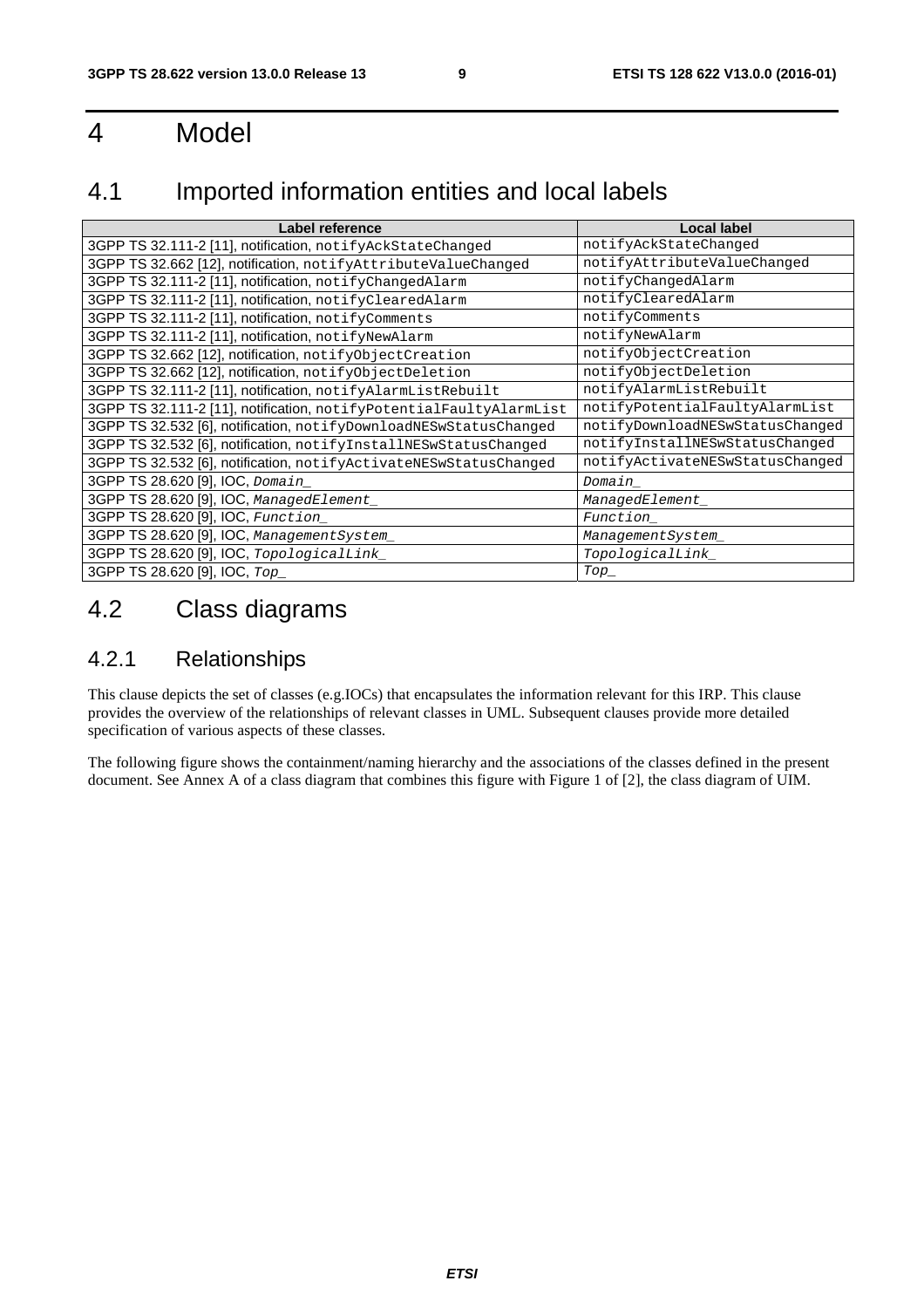

NOTE 1: ManagedElement may be contained either

- in a SubNetwork (since *SubNetwork* inherits from *Domain*\_ and *ManagedElement* inherits from *ManagedElement*\_ and *Domain*\_ name-contained *ManagedElement\_* as observed in the figure of Annex A) or
- in a MeContext instance as observed by the above figure or in the figure of Annex A.

This either-or relation cannot be shown by using an {xor} constraint in the above figure.

ManagedElement may also have no parent instance at all.

- NOTE 2: Each instance of the VsDataContainer shall only be contained under one IOC. The VsDataContainer can be contained under IOCs defined in other NRMs.
- NOTE 3: If the configuration contains several instances of SubNetwork, exactly one SubNetwork instance shall directly or indirectly contain all the other SubNetwork instances.
- NOTE 4: The SubNetwork instance not contained in any other instance of SubNetwork is referred to as "the root SubNetwork instance".
- NOTE 5: ManagementNode shall be contained in the root SubNetwork instance.
- NOTE 6: If contained in a SubNetwork instance, IRPAgent shall be contained in the root SubNetwork instance.
- NOTE 7: For a clarification on the choice of containment of the IRPAgent (since it has three possible parents), see the def. of IRPAgent.

#### **Figure 4.2.1-1: Generic NRM Containment/Naming and Association diagram**

Each Managed Object is identified with a Distinguished Name (DN) according to 3GPP TS 32.300 [13] that expresses its containment hierarchy. As an example, the DN of a ManagedElement instance could have a format like:



SubNetwork=Sweden,MeContext =MEC-Gbg-1, ManagedElement=RNC-Gbg-1.

NOTE 8: Each instance of the VsDataContainer shall only be contained under one IOC. The VsDataContainer can be contained under IOCs defined in other NRMs by virtue of inheritance from the GENERIC NRM. Editor's Note: The need to show multiple times that VsDataContainer can name-contained itself recursively is FFS.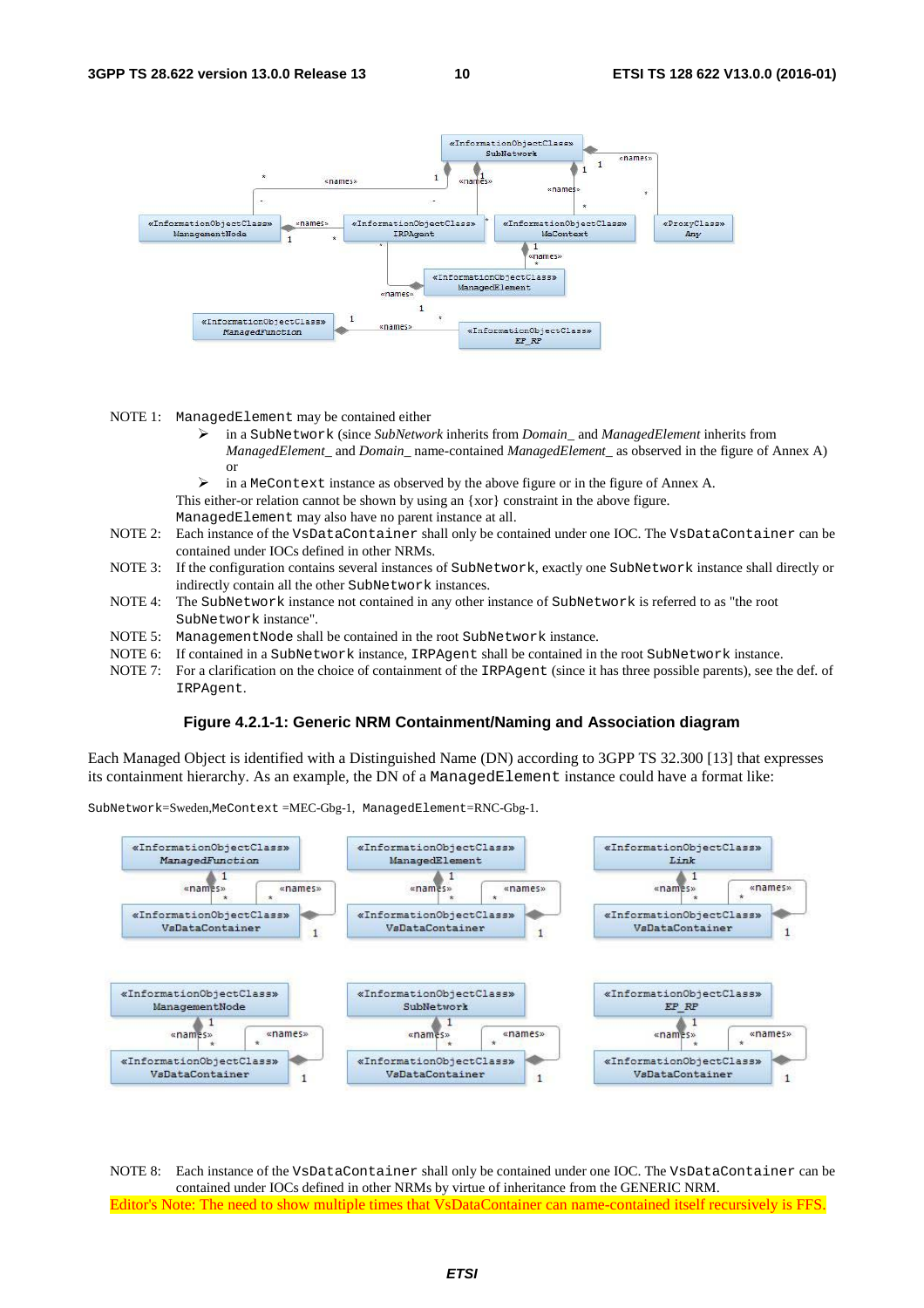#### **Figure 4.2.1-2: VsDataContainer Containment/Naming and Association in GENERIC NRM diagram**

The VsDataContainer is only used for the Bulk CM IRP.

#### 4.2.2 Inheritance

This clause depicts the inheritance relationships.

The following figure shows the inheritance diagram.



#### **Figure 4.2.2-1: Generic Network Resource Model IRP Inheritance Hierarchy**

### 4.3 Class definitions

4.3.1 Any

#### 4.3.1.1 Definition

This class represents the classes (e.g. IOC) that are not defined in this specification but are or will be defined in other IRP specification(s).

#### 4.3.1.2 Attributes

None

#### 4.3.1.3 Attribute constraints

None

#### 4.3.1.4 Notifications

This class does not support any notification.

### 4.3.2 IRPAgent

#### 4.3.2.1 Definition

This IOC represents the functionality of an IRPAgent. It shall be present. For a definition of IRPAgent, see 3GPP TS 32.102 [2].

The IRPAgent will be contained under an IOC as follows (only one of the options shall be used):

1) ManagementNode, if the configuration contains a ManagementNode;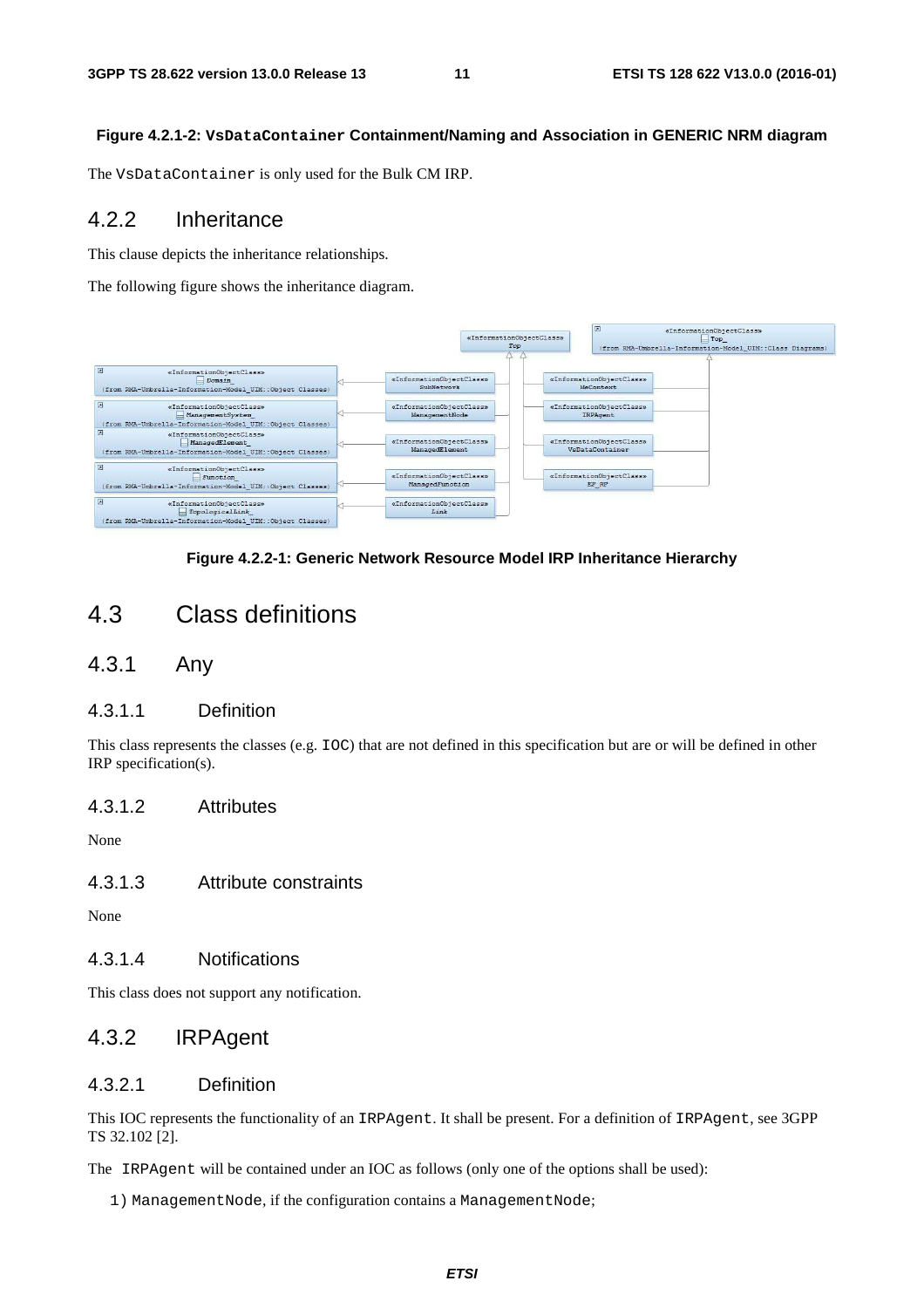2) SubNetwork, if the configuration contains a SubNetwork and no ManagementNode;

3) ManagedElement, if the configuration contains no ManagementNode or SubNetwork.

#### 4.3.2.2 Attributes

| <b>Attribute Name</b> | <b>Support Qualifier</b> | isReadable | <b>isWritable</b> | islnvariant | isNotifvable |
|-----------------------|--------------------------|------------|-------------------|-------------|--------------|
| svstemDN              |                          | М          |                   |             | M            |

#### 4.3.2.3 Attribute constraints

None

#### 4.3.2.4 Notifications

The common notifications defined in clause 4.5 are valid for this IOC, without exceptions or additions

#### 4.3.3 ManagedElement

#### 4.3.3.1 Definition

This IOC represents telecommunications equipment or TMN entities within the telecommunications network that performs Managed Element (ME) functions, i.e. provides support and/or service to the subscriber. An ME communicates with a manager (directly or indirectly) over one or more interfaces for the purpose of being monitored and/or controlled. MEs may or may not additionally perform element management functionality. An ME contains equipment that may or may not be geographically distributed. An ME is often referred to as a "Network Element".

A ManagedElement may be contained in either a SubNetwork or in a MeContext instance. A single ManagedElement seen over the Itf-N may also exist stand-alone with no parent at all.

The ManagedElement IOC may be used to represent combined ME functionality (as indicated by the managedElementType attribute and the contained instances of different functional IOCs).

Single function ManagedElement IOC instances will have a 1..1 containment relationship to a function IOC instance (in this context a function IOC instance is an instance of an IOC derived from the ManagedFunction IOC). Multiple function ManagedElement instances will have a 1..N containment relationship to function IOC instances.

NOTE: For some specific functional IOCs a 1..N containment relationship is permitted. The specific functional entities are identified in the NRMs that define subclasses of ManagedFunction.

#### 4.3.3.2 Attributes

| <b>Attribute Name</b> | <b>Support Qualifier is Readable</b> |   | isWritable               |   | isInvariant lisNotifvable |
|-----------------------|--------------------------------------|---|--------------------------|---|---------------------------|
| ıd                    | M                                    | м |                          | м |                           |
| vendorName            | М                                    | м | -                        | - | м                         |
| luserDefinedState     | м                                    | м | м                        | - | М                         |
| swVersion             | М                                    | м | $\overline{\phantom{0}}$ | - | м                         |

#### 4.3.3.3 Attribute constraints

Attribute constrains for dnPrefix: The attribute dnPrefix shall be supported if an instance of ManagedElement is the local root instance of the MIB. Otherwise the attribute shall be absent or carry no information.

#### 4.3.3.4 Notifications

The common notifications defined in clause 4.5 are valid for this IOC. In addition, the following set of notifications is also valid.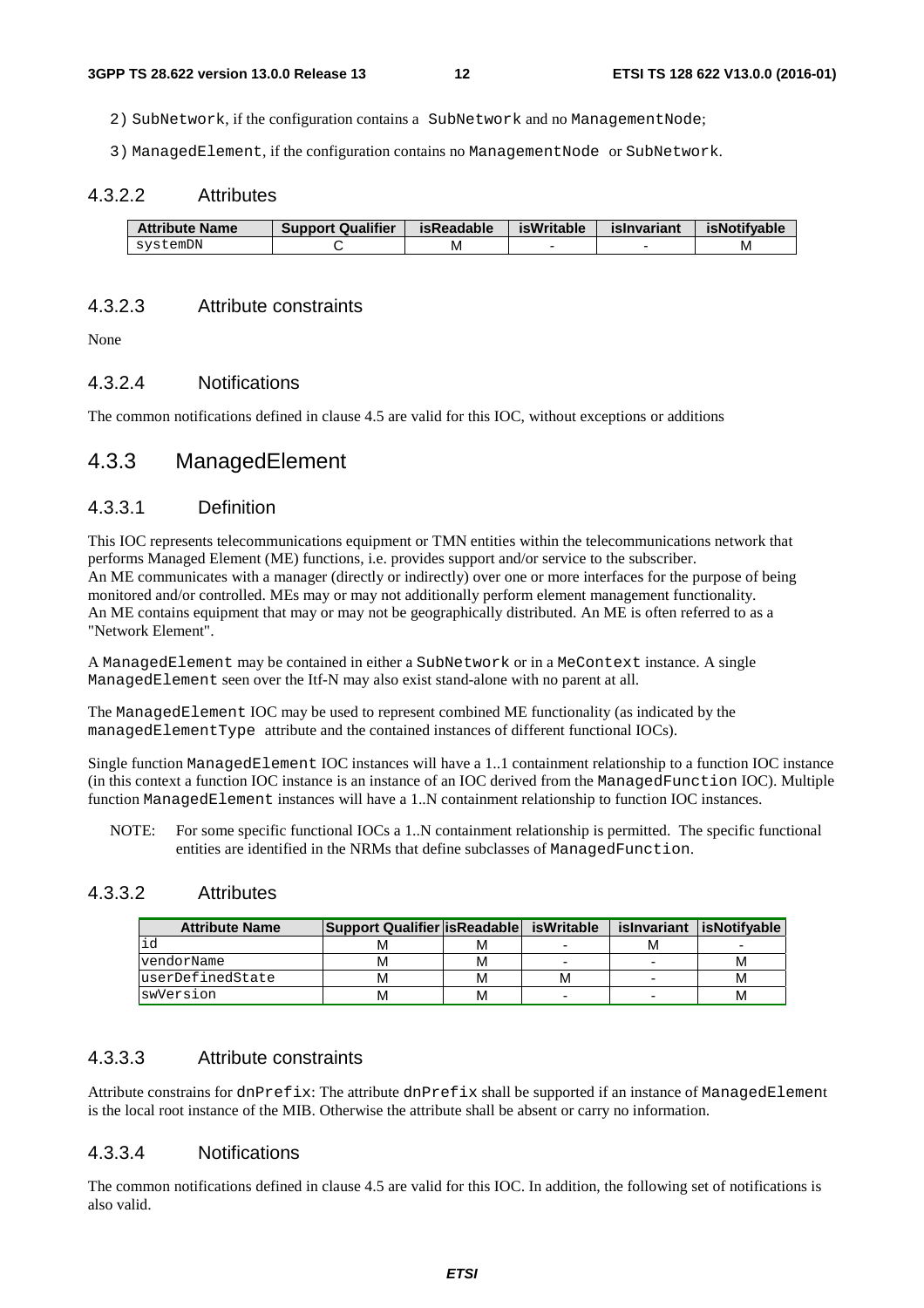| <b>Name</b>                     | Qualifier                                        | <b>Notes</b> |
|---------------------------------|--------------------------------------------------|--------------|
| notifyDownloadNESwStatusChanged | See Software Management IRP (3GPP TS 32.532 [6]) |              |
| notifyInstallNESwStatusChanged  | See Software Management IRP (3GPP TS 32.532 [6]) |              |
| notifyActivateNESwStatusChanged | See Software Management IRP (3GPP TS 32.532 [6]) |              |

### 4.3.4 ManagedFunction

#### 4.3.4.1 Definition

This IOC is provided for sub-classing only. It provides attribute(s) that are common to functional IOCs. Note that a ManagedElement may contain several managed functions. The ManagedFunction may be extended in the future if more common characteristics to functional objects are identified.

#### 4.3.4.2 Attributes

| <b>Attribute Name</b> | Support Qualifier   isReadable   isWritable |    | lislnyariant | lisNotifvable |
|-----------------------|---------------------------------------------|----|--------------|---------------|
| id                    | ΙM                                          | ΙM | ΙM           |               |

#### 4.3.4.3 Attribute constraints

None

#### 4.3.4.4 Notifications

There is no notification defined.

### 4.3.5 ManagementNode

#### 4.3.5.1 Definition

This IOC represents a telecommunications management system (EM) within the TMN that contains functionality for managing a number of ManagedElements (MEs). The management system communicates with the MEs directly or indirectly over one or more interfaces for the purpose of monitoring and/or controlling these MEs.

This class has similar characteristics as the ManagedElement. The main difference between these two classes is that the ManagementNode has a special association to the managed elements that it is responsible for managing.

#### 4.3.5.2 Attributes

| <b>Attribute Name</b> | <b>Support Qualifier</b> |   |   | isReadable   isWritable   isInvariant   isNotifyable |
|-----------------------|--------------------------|---|---|------------------------------------------------------|
| id                    |                          | м |   |                                                      |
| vendorName            |                          | М | - |                                                      |
| luserDefinedState     |                          | М | M |                                                      |
| llocationName         |                          | М | - |                                                      |
| swVersion             |                          |   |   |                                                      |

#### 4.3.5.3 Attribute constraints

None

#### 4.3.5.4 Notifications

The common notifications defined in clause 4.5 are valid for this IOC, without exceptions or additions.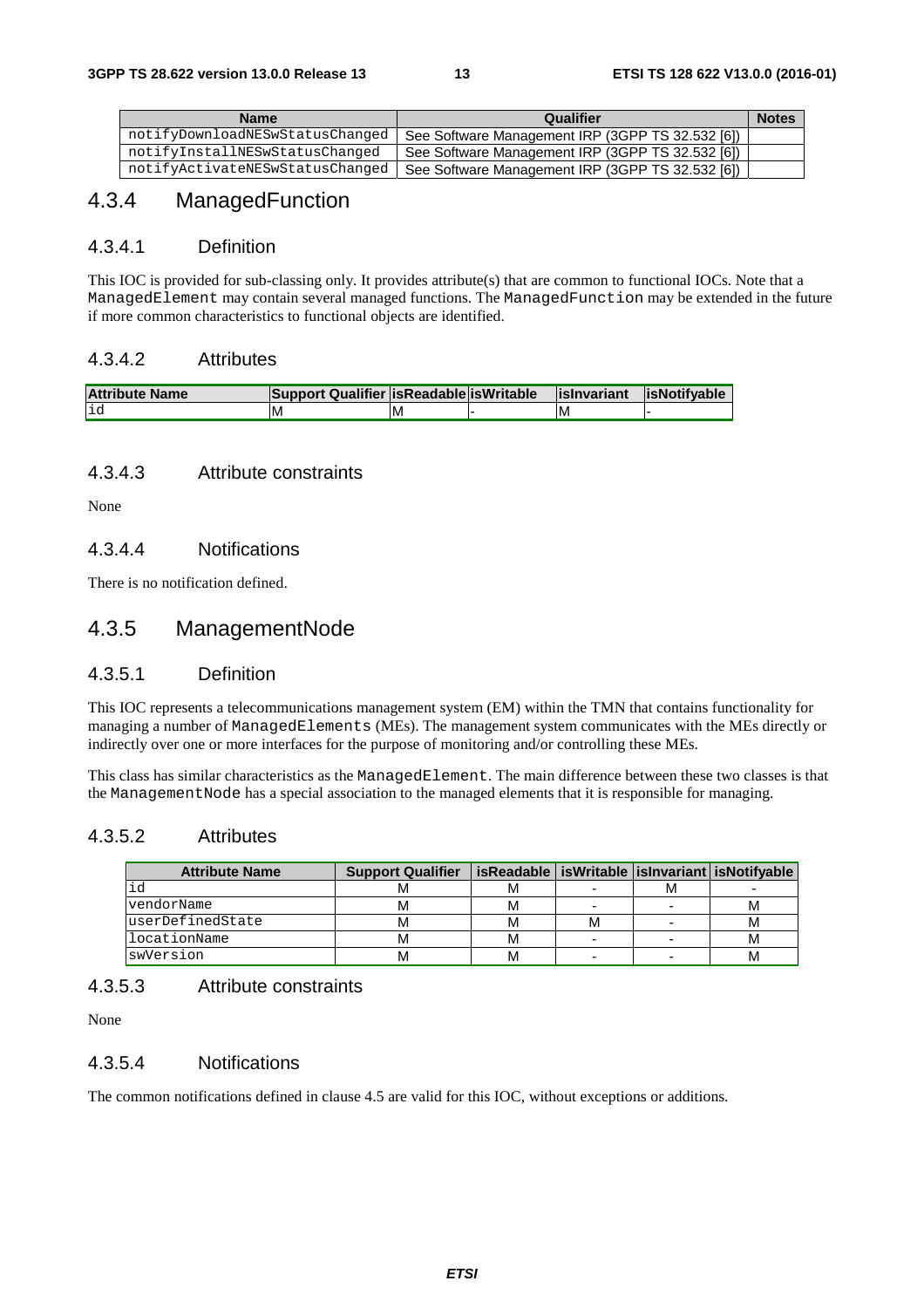### 4.3.6 MeContext

#### 4.3.6.1 Definition

This IOC is introduced for naming purposes. It may support creation of unique DNs in scenarios when some MEs have the same RDNs due to the fact that they have been manufacturer pre-configured.

If some MEs have the same RDNs (for the above mentioned reason) and they are contained in the same SubNetwork instance, some measure shall be taken in order to assure the global uniqueness of DNs for all IOC instances under those MEs. One way could be to set different dnPre $f$  ix for those NEs, but that would require either that:

- a) all LDNs or DNs are locally modified using the new dnPrefix for the upper portion of the DNs, or
- b) a mapping (translation) of the old LDNs or DNs to the new DNs every time they are used externally, e.g. in alarm notifications.

As both the two alternatives above may involve unacceptable drawbacks (as the old RDNs for the MEs then would have to be changed or mapped to new values), using MeContext offers a new alternative to resolve the DN creation. Using MeContext as part of the naming tree (and thus the DN) means that the dnPrefix, including a unique MeContext for each ME, may be directly concatenated with the LDNs, without any need to change or map the existing ME RDNs to new values.

MeContext have 0..N instances. It may exist even if no SubNetwork exists. Every instance of MeContext contains exactly one ManagedElement during steady-state operations.

#### 4.3.6.2 Attributes

|          | Attribute Name   Support Qualifier   isReadable   isWritable   isInvariant   isNotifyable |   |  |  |
|----------|-------------------------------------------------------------------------------------------|---|--|--|
| dnPrefix | СM                                                                                        | м |  |  |

#### 4.3.6.3 Attribute constraints

| <b>Name</b> | <b>Definition</b>                                                                                                                                            |
|-------------|--------------------------------------------------------------------------------------------------------------------------------------------------------------|
| dnPrefix    | It shall be supported if an instance of MeContext is the local root instance of the<br>MIB. Otherwise the attribute shall be absent or carry no information. |

#### 4.3.6.4 Notifications

The common notifications defined in clause 4.5 are valid for this IOC, without exceptions or additions.

#### 4.3.7 SubNetwork

#### 4.3.7.1 Definition

This IOC represents a set of managed entities as seen over the Itf-N.

There may be zero or more instances of a SubNetwork. It shall be present if either a ManagementNode or multiple ManagedElements are present (i.e. ManagementNode and multiple ManagedElement instances shall have SubNetwork as parent).

The SubNetwork instance not contained in any other instance of SubNetwork is referred to as "the root SubNetwork instance".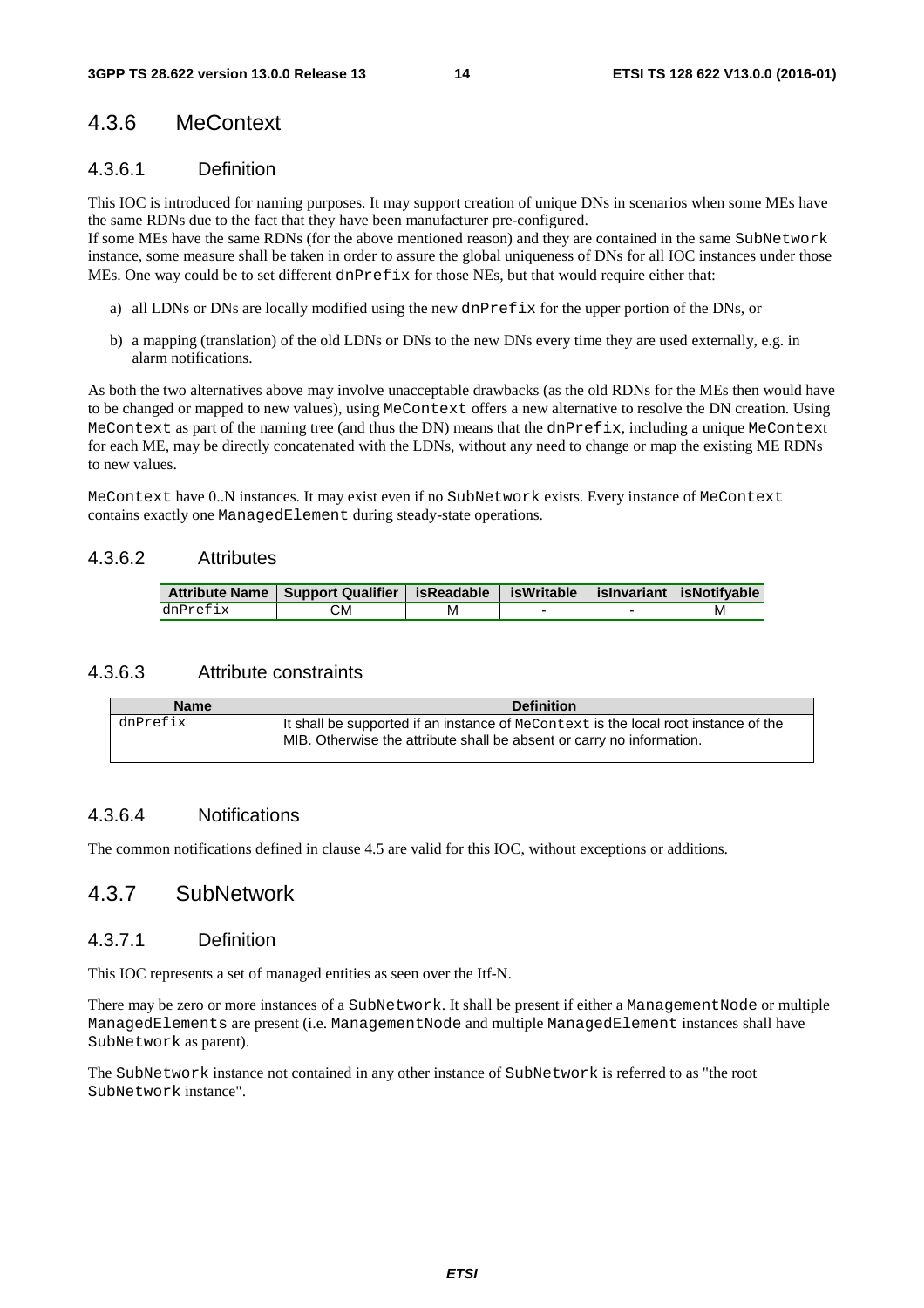#### 4.3.7.2 Attributes

| <b>Attribute Name</b> | <b>Support Qualifier</b> | <b>isReadable</b> | isWritable |   | lislnyariant is Notifyable |
|-----------------------|--------------------------|-------------------|------------|---|----------------------------|
|                       | M                        | M                 |            | м |                            |
| setOfMcc              | СM                       | M                 |            |   | М                          |

#### 4.3.7.3 Attribute constraints

| <b>Name</b>                         | <b>Definition</b>                                                                                                                                                |
|-------------------------------------|------------------------------------------------------------------------------------------------------------------------------------------------------------------|
| dnPrefix (inherited from $Domain$ ) | It shall be supported if an instance of SubNetwork<br>is the local root instance of the MIB. Otherwise the<br>attribute shall be absent or carry no information. |
| setOfMcc                            | If there is more than one value in set Of Mcc of the<br>SubNetwork instance, the support of this attribute<br>setOfMcc is mandatory. Otherwise it is optional.   |

#### 4.3.7.4 Notifications

The common notifications defined in clause 4.5 are valid for this IOC, without exceptions or additions

### 4.3.8 *Top*

#### 4.3.8.1 Definition

This IOC is provided for sub-classing only. All information object classes defined in all TS that claim to be conformant to 32.102 [2] shall inherit from Top.

#### 4.3.8.2 Attributes

| <b>Attribute Name</b> | <b>Support Qualifier</b> | isReadable | isWritable | islnvariant | <b>lisNotifvable</b> |
|-----------------------|--------------------------|------------|------------|-------------|----------------------|
| <b>l</b> objectClass  | ΙVΙ                      | м          |            |             | М                    |
| <b>objectInstance</b> | M                        | М          |            | M           | М                    |

#### 4.3.8.3 Attribute constraints

None

#### 4.3.8.4 Notifications

There is no notification defined.

#### 4.3.9 VsDataContainer

#### 4.3.9.1 Definition

The VsDataContainer managed object is a container for vendor specific data. The number of instances of the VsDataContainer can differ from vendor to vendor. This IOC shall only be used by the Bulk CM IRP for all the NRMs.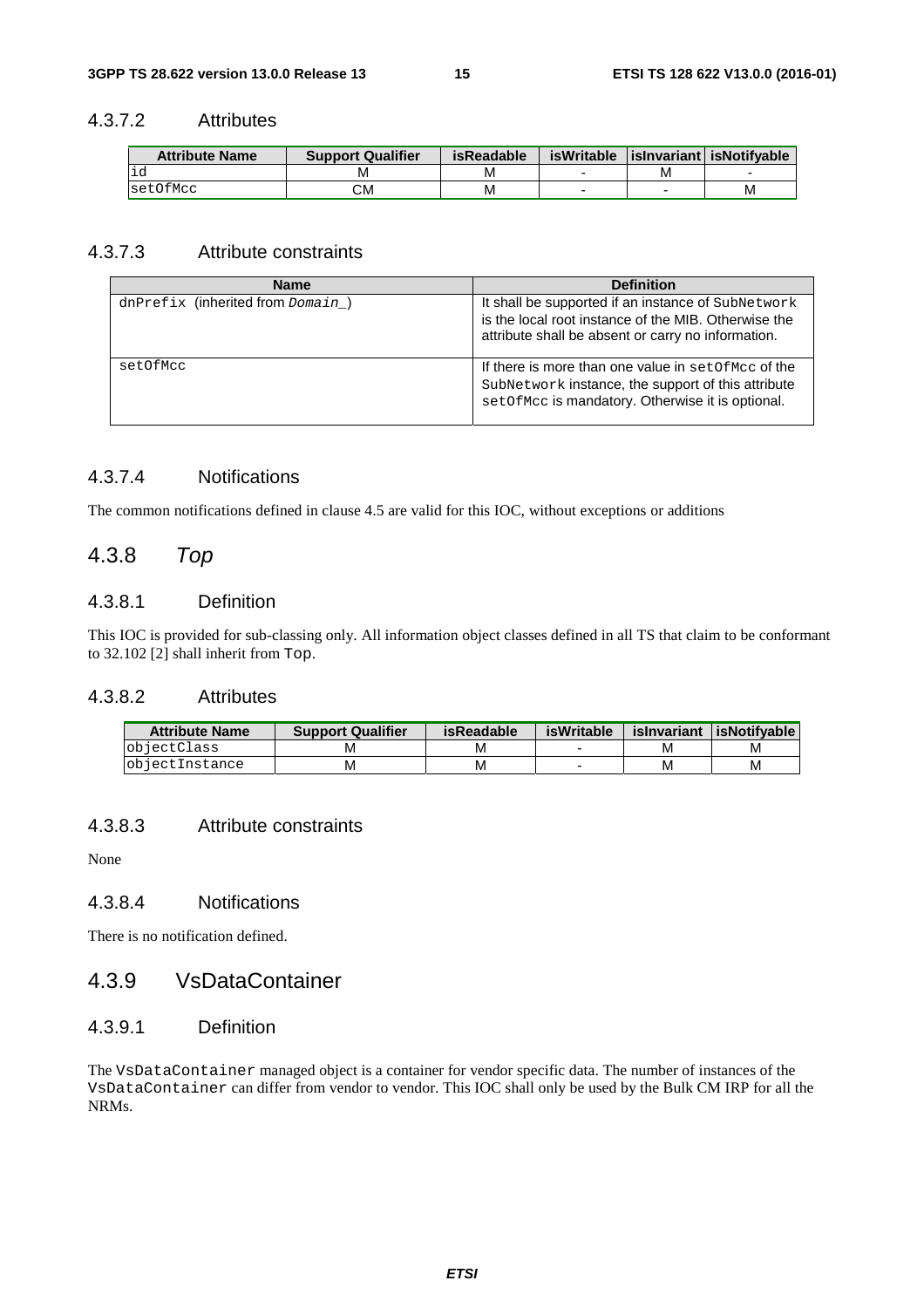#### 4.3.9.2 Attributes

| <b>Attribute Name</b>      | <b>Support Qualifier</b> |   |                          |   | lisReadable isWritable   isInvariant lisNotifvable |
|----------------------------|--------------------------|---|--------------------------|---|----------------------------------------------------|
| vsDataType                 | M                        | м |                          |   | M                                                  |
| <b>vsData</b>              | M                        | М |                          | - | M                                                  |
| <b>s</b> DataFormatVersion | м                        | м | $\overline{\phantom{0}}$ | - | м                                                  |

#### 4.3.9.3 Attribute constraints

None

#### 4.3.9.4 Notifications

There is no notification defined.

#### 4.3.10 *Link*

#### 4.3.10.1 Definition

This IOC is provided for sub-classing only. This IOC represents a communication link or reference point between two network entities. The Link IOC does not indicate whether the represented communication link or reference point is a physical or logical entity.

For the subclasses of Link, the following rules apply:

- 1) The subclass names shall have the form 'Link\_<X>\_<Y>', where <X> is a string that represents the IOC at one end of the association related to the particular Link subclass, and  $\langle Y \rangle$  is a string that represents the IOC at the other end of the association. For the order of the two strings, <X> shall come alphabetically before <Y>.
- 2) In case <X> and <Y> are YyyFunction IOCs (inheriting from ManagedFunction and on first level below ManagedElement), the  $\langle X \rangle$  and  $\langle Y \rangle$  strings shall have the same form as the legal values of the managedElementType attribute (see clause 4.5.1), e.g. 'Auc'. Otherwise  $\langle X \rangle$  and  $\langle Y \rangle$  shall be the full IOC names.

Thus, two valid examples of Link subclass names would be: Link\_As\_Cscf and Link\_Mrfc\_Mrfp.

#### 4.3.10.2 Attributes

| <b>Attribute Name</b> | <b>Support Qualifier</b> | <b>isReadable</b> | <b>isWritable</b>        |   | islnvariant   isNotifyable |
|-----------------------|--------------------------|-------------------|--------------------------|---|----------------------------|
| lid                   |                          | м                 |                          | м |                            |
| userLabel             | M                        | м                 | м                        |   | м                          |
| linkType              |                          | М                 | $\overline{\phantom{a}}$ |   | м                          |
| protocolVersion       |                          | м                 | -                        |   | М                          |

#### 4.3.10.3 Attribute constraints

| Name                                                          | <b>Definition</b>                |
|---------------------------------------------------------------|----------------------------------|
| aEnd<br>TopologicalLink<br>zEnd<br>(inherited)<br>and<br>trom | I he property<br>multiplicity is |

#### 4.3.10.4 Notifications

The common notifications defined in subclause 4.5 are valid for this IOC, without exceptions or additions

### 4.3.11 *EP\_RP*

#### 4.3.11.1 Definition

This IOC is provided for sub-classing only. This IOC represents an end point of a link used across a reference point between two network entities.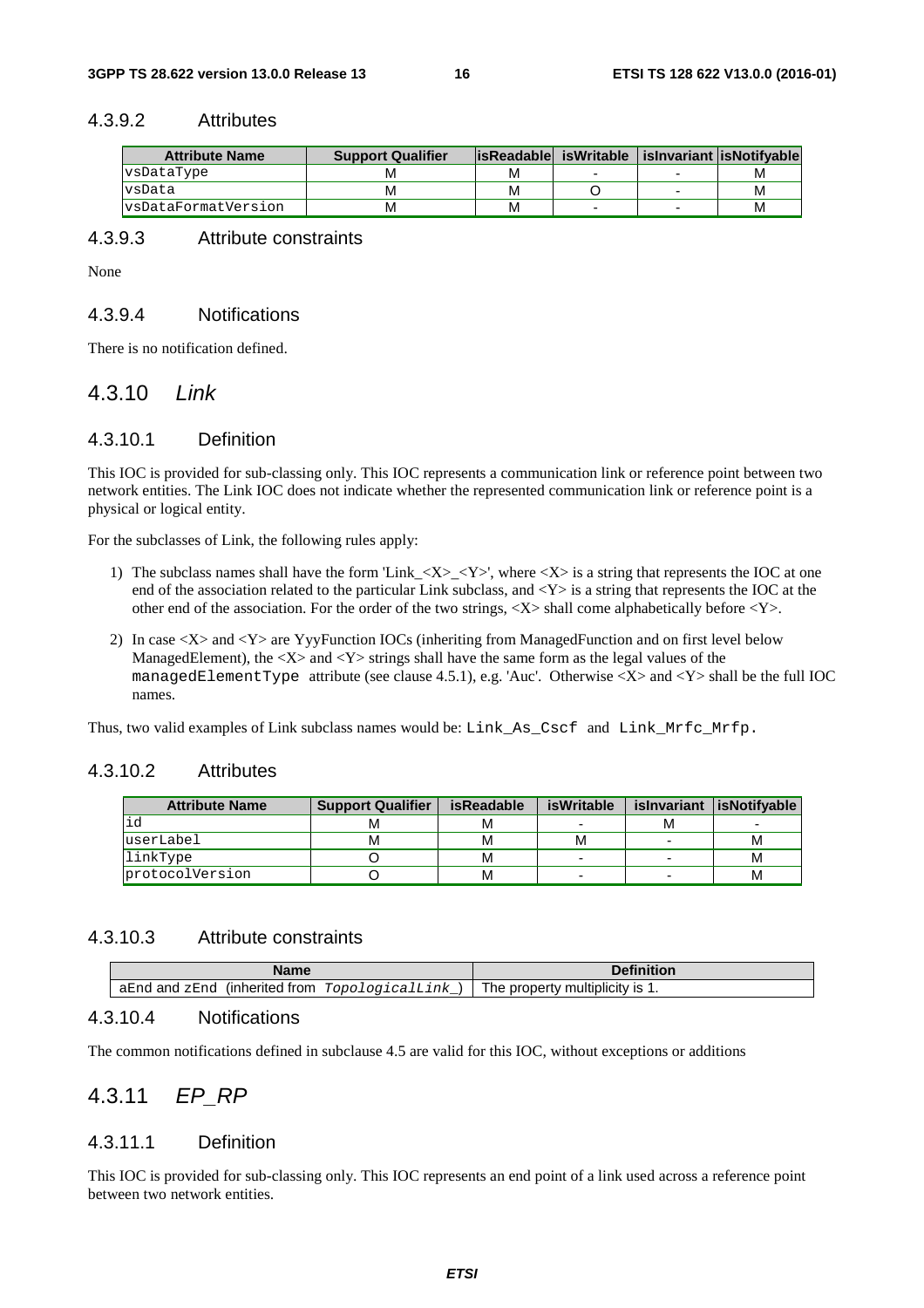The detailed subclassed IOC, e.g. EP\_X2, will be defined in E-UTRAN NRM IRP, by inheriting from this EP\_RP.

For naming the subclasses of EP\_RP, the following rules shall apply:

- The name of the subclassed IOC shall have the form 'EP\_<rp>', where  $\langle np \rangle$  is a string that represents the name of the reference point.

Thus, two valid examples of EP\_RP subclassed IOC names would be: EP\_S1 and EP\_X2.

#### 4.3.11.2 Attributes

| <b>Attribute Name</b> | <b>Support Qualifier</b> | isReadable | isWritable | islnyariant lisNotifyable |
|-----------------------|--------------------------|------------|------------|---------------------------|
| farEndEntity          |                          | M          |            | М                         |
| luserLabel            |                          | M          | M          | м                         |

#### 4.3.11.3 Attribute constraints

None

#### 4.3.11.4 Notifications

This class does not support any notification.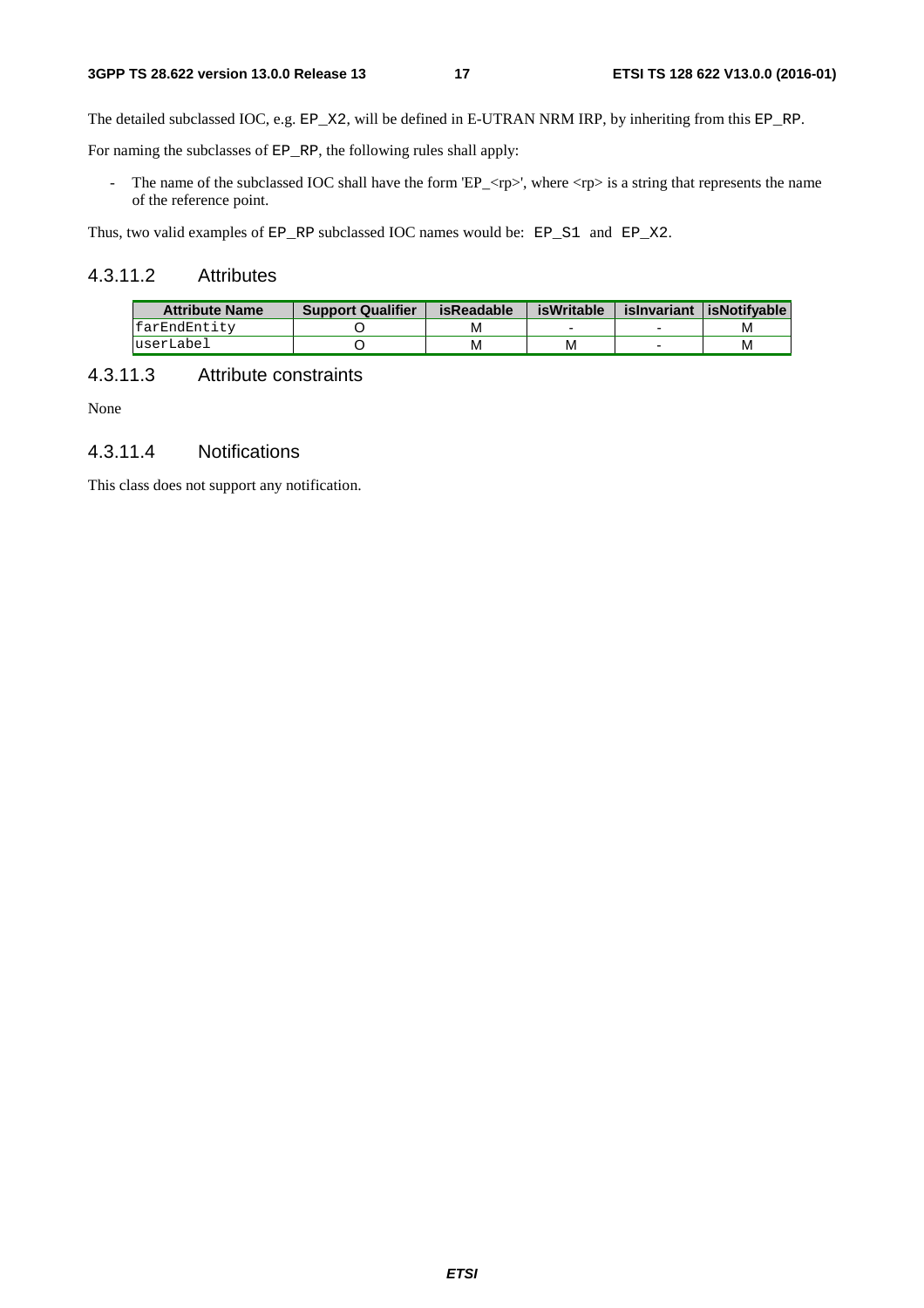## 4.4 Attribute definitions

### 4.4.1 Attribute properties

The following table defines the properties of attributes specified in the present document.

| <b>Attribute Name</b> | <b>Documentation and Allowed Values</b>                                                                                                                                                                                                                                                                                                                                                               | <b>Properties</b>                                                                                                               |
|-----------------------|-------------------------------------------------------------------------------------------------------------------------------------------------------------------------------------------------------------------------------------------------------------------------------------------------------------------------------------------------------------------------------------------------------|---------------------------------------------------------------------------------------------------------------------------------|
| farEndEntity          | The value of this attribute shall be the Distinguished Name of the far<br>end network entity to which the reference point is related.<br>As an example, with EP_Iucs, if the instance of EP_Iucs is<br>contained by one RncFunction instance, the farEndEntity is<br>the Distinguished Name of the MscServerFunction instance to<br>which this Iucs reference point is related.<br>allowedValues: N/A | type: DN<br>multiplicity: 01<br>isOrdered: N/A<br>isUnique: N/A<br>defaultValue: No default value<br>isNullable: False          |
| id                    | An attribute whose "name+value" can be used as an RDN when<br>naming an instance of the object class. This RDN uniquely identifies<br>the object instance within the scope of its containing (parent) object<br>instance.                                                                                                                                                                             | type: DN<br>multiplicity: 1<br>isOrdered: N/A<br>isUnique: N/A<br>defaultValue: None<br>allowedValues: N/A<br>isNullable: False |
| linkType              | This attribute defines the type of the link.<br>allowedValues: Signalling, Bearer, OAM&P, Other or multiple<br>combinations of this type.                                                                                                                                                                                                                                                             | type: String<br>multiplicity: 0*<br>isOrdered: F<br>isUnique: T<br>defaultValue: No default value<br>isNullable: False          |
| locationName          | The physical location of this entity (e.g. an address).<br>allowedValues: N/A                                                                                                                                                                                                                                                                                                                         | type: String<br>multiplicity: 01<br>isOrdered: N/A<br>isUnique: N/A<br>defaultValue: No default value<br>isNullable: False      |
| objectClass           | An attribute which captures the name of the class from which<br>the object instance is an occurrence of.<br>allowedValues: N/A                                                                                                                                                                                                                                                                        | type: String<br>multiplicity: 1<br>isOrdered: N/A<br>isUnique: N/A<br>defaultValue: No default value<br>isNullable: False       |
| objectInstan<br>ce    | An information which captures the Distinguished Name of any type: String<br>object.<br>allowedValues: N/A                                                                                                                                                                                                                                                                                             | multiplicity: 1<br>isOrdered: N/A<br>isUnique: N/A<br>defaultValue: No default value<br>isNullable: False                       |
| protocolVers<br>ion   | Versions(s) and additional descriptive information for the protocol(s)<br>used for the associated communication link. Syntax and semantic is<br>not specified.<br>allowedValues: N/A                                                                                                                                                                                                                  | type: String<br>multiplicity: 0*<br>isOrdered: F<br>isUnique: T<br>defaultValue: no default value<br>isNullable: False          |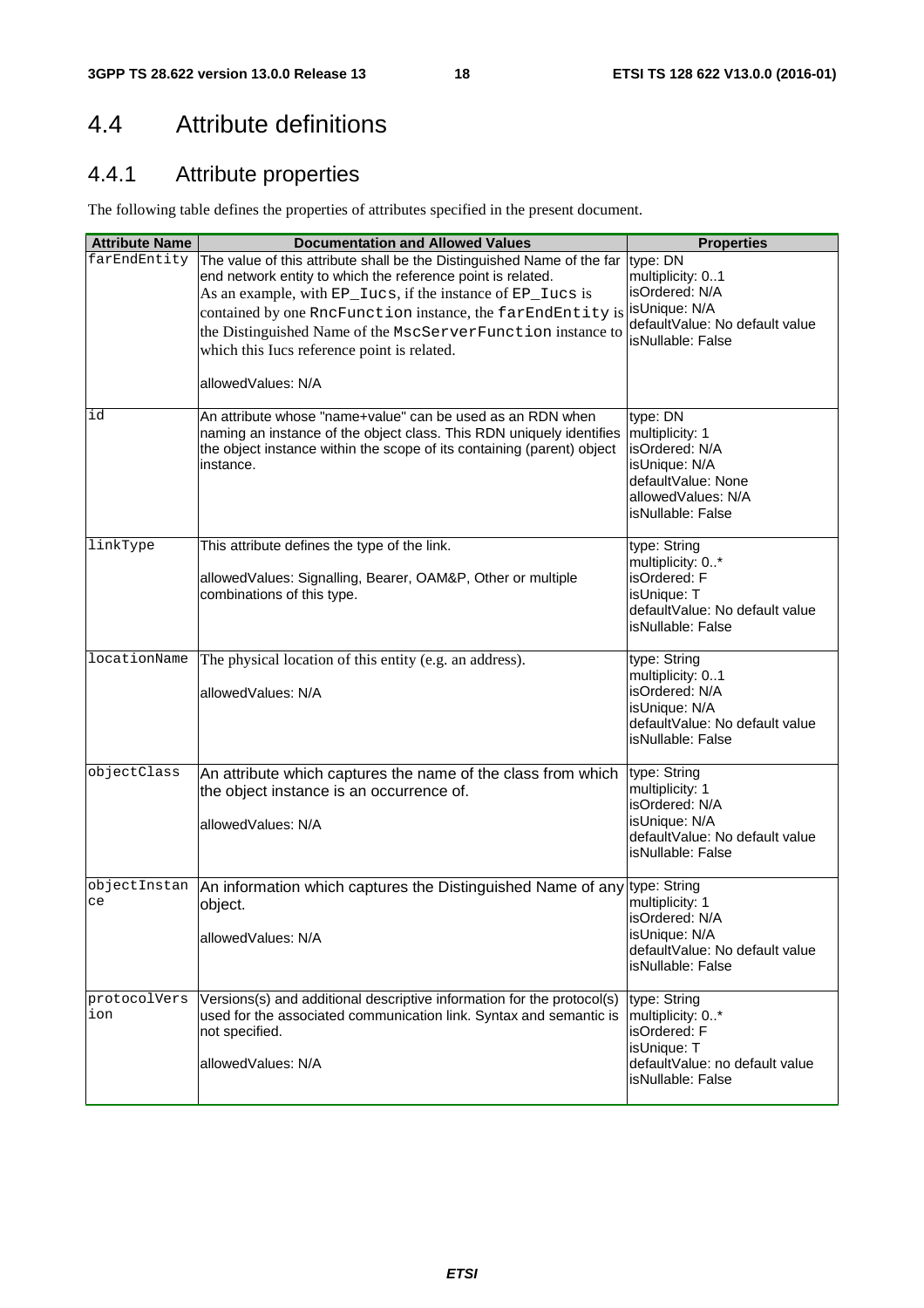| <b>Attribute Name</b>   | <b>Documentation and Allowed Values</b>                                         | <b>Properties</b>                                   |
|-------------------------|---------------------------------------------------------------------------------|-----------------------------------------------------|
| setOfMcc                | Set of Mobile Country Code (MCC). The MCC uniquely identifies the type: Integer |                                                     |
|                         | country of domicile of the mobile subscriber. MCC is part of the IMSI           | multiplicity: 1*                                    |
|                         | (TS 23.003 [5])                                                                 | isOrdered: F                                        |
|                         |                                                                                 | isUnique: T                                         |
|                         | This list contains all the MCC values in subordinate object instances           | defaultValue: No default value<br>isNullable: False |
|                         | to this SubNetwork instance.                                                    |                                                     |
|                         | allowedValues: See clause 2.3 of TS 23.003 [5] for MCC allocation               |                                                     |
|                         | principles.                                                                     |                                                     |
|                         |                                                                                 |                                                     |
| swVersion               | The software version of the Management Node or                                  | type: String                                        |
|                         | ManagedElement (this is used for determining which version of the               | multiplicity: 01<br>isOrdered: N/A                  |
|                         | vendor specific information is valid for the Management Node or                 | isUnique: N/A                                       |
|                         | ManagedElement).                                                                | defaultValue: No default value                      |
|                         | allowedValues: N/A                                                              | isNullable: False                                   |
|                         |                                                                                 |                                                     |
| systemDN                | The Distinguished Name (DN) of IRPAgent. Defined in 3GPP                        | type: DN                                            |
|                         | TS 32.300.                                                                      | multiplicity: 01                                    |
|                         | allowedValues: N/A                                                              | isOrdered: N/A<br>isUnique: N/A                     |
|                         |                                                                                 | defaultValue: No default value                      |
|                         |                                                                                 | isNullable: False                                   |
|                         |                                                                                 |                                                     |
| userDefinedS<br>tate    | An operator defined state for operator specific usage.                          | type: String<br>multiplicity: 01                    |
|                         | allowedValues: N/A                                                              | isOrdered: N/A                                      |
|                         |                                                                                 | isUnique: N/A                                       |
|                         |                                                                                 | defaultValue: No default value                      |
|                         |                                                                                 | isNullable: False                                   |
| userLabel               | A user-friendly (and user assignable) name of this object.                      | type: String                                        |
|                         |                                                                                 | multiplicity: 01                                    |
|                         | allowed Values: N/A                                                             | isOrdered: N/A                                      |
|                         |                                                                                 | isUnique: N/A                                       |
|                         |                                                                                 | defaultValue: No default value                      |
|                         |                                                                                 | isNullable: False                                   |
| vendorName              | The name of the vendor.                                                         | type: String                                        |
|                         |                                                                                 | multiplicity: 01                                    |
|                         | allowedValues: N/A                                                              | isOrdered: N/A                                      |
|                         |                                                                                 | isUnique: N/A<br>defaultValue: No default value     |
|                         |                                                                                 | isNullable: False                                   |
|                         |                                                                                 |                                                     |
| vsData                  | Vendor specific attributes of the type vsDataType. The attribute                | $type: -$                                           |
|                         | definitions including constraints (value ranges, data types, etc.) are          | multiplicity: --<br>isOrdered: --                   |
|                         | specified in a vendor specific data format file.                                | isUnique: --                                        |
|                         | allowedValues: --                                                               | defaultValue: --                                    |
|                         |                                                                                 | isNullable: False                                   |
|                         |                                                                                 |                                                     |
| vsDataFormat<br>Version | Name of the data format file, including version.                                | type: String<br>multiplicity: 1                     |
|                         | allowedValues: N/A                                                              | isOrdered: N/A                                      |
|                         |                                                                                 | isUnique: N/A                                       |
|                         |                                                                                 | defaultValue: No default value                      |
|                         |                                                                                 | isNullable: False                                   |
| vsDataType              | Type of vendor specific data contained by this instance, e.g. relation          | type: String                                        |
|                         | specific algorithm parameters, cell specific parameters for power               | multiplicity: 1                                     |
|                         | control or re-selection or a timer. The type itself is also vendor              | isOrdered: N/A                                      |
|                         | specific.                                                                       | isUnique: N/A                                       |
|                         | allowedValues: N/A                                                              | defaultValue: No default value<br>isNullable: False |
|                         |                                                                                 |                                                     |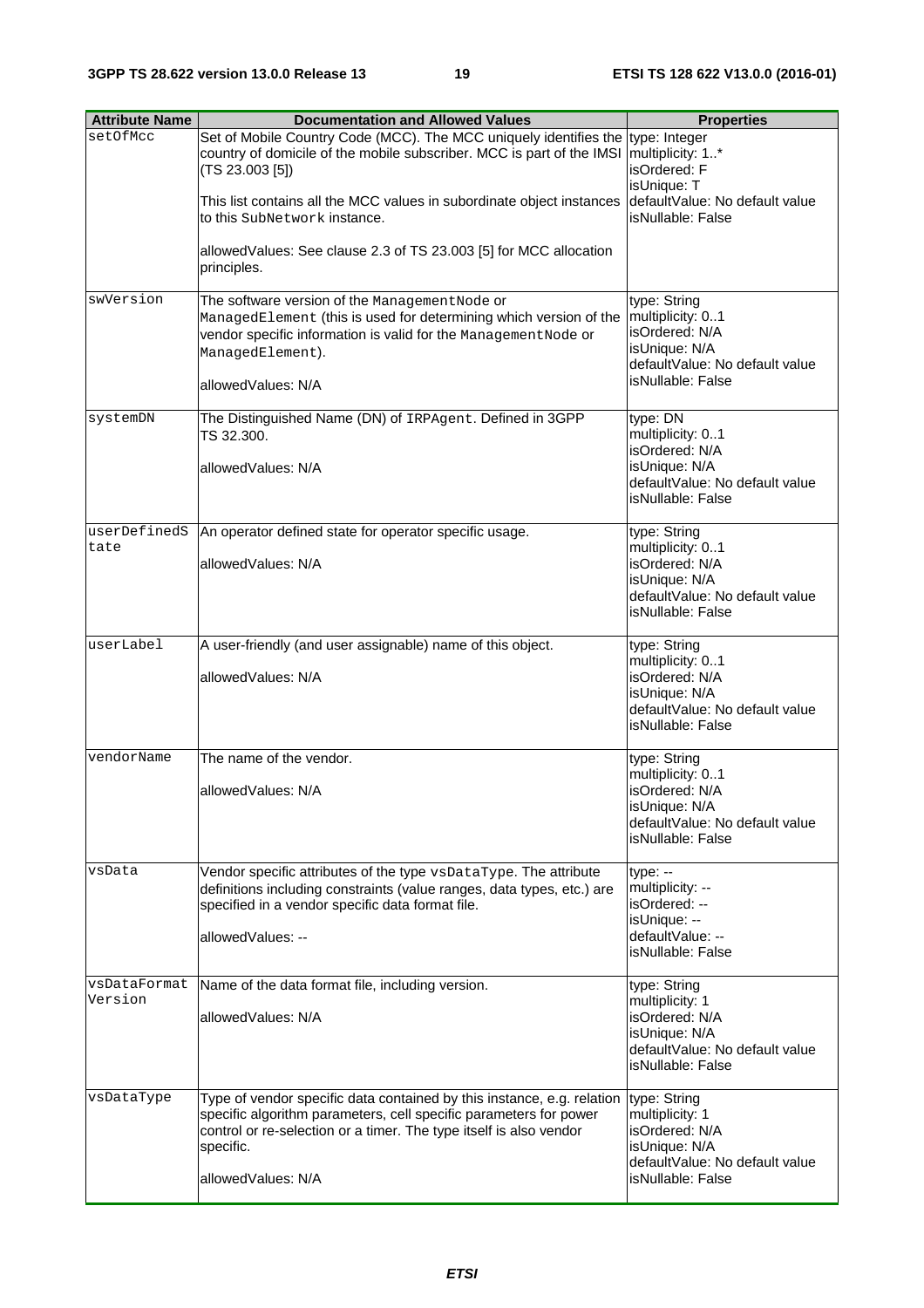#### 4.4.2 Constraints

None

### 4.5 Common notifications

### 4.5.1 Alarm notifications

This clause presents a list of notifications, defined in [11], that IRPManager can receive. The notification header attribute objectClass/objectInstance, defined in [3], would capture the DN of an instance of an IOC defined in this IRP specification.

| <b>Name</b>                    | Qualifier                             | <b>Notes</b> |
|--------------------------------|---------------------------------------|--------------|
| notifyAckStateChanged          | See Alarm IRP (3GPP TS 32.111-2 [11]) |              |
| notifyChangedAlarm             | See Alarm IRP (3GPP TS 32.111-2 [11]) |              |
| notifyClearedAlarm             | See Alarm IRP (3GPP TS 32.111-2 [11]) |              |
| notifyNewAlarm                 | See Alarm IRP (3GPP TS 32.111-2 [11]) |              |
| notifyComments                 | See Alarm IRP (3GPP TS 32.111-2 [11]) |              |
| notifyAlarmListRebuilt         | See Alarm IRP (3GPP TS 32.111-2 [11]) |              |
| notifyPotentialFaultyAlarmList | See Alarm IRP (3GPP TS 32.111-2 [11]) |              |

### 4.5.2 Configuration notifications

This clause presents a list of notifications, defined in [12], that IRPManager can receive. The notification header attribute objectClass/objectInstance, defined in [3], would capture the DN of an instance of an IOC defined in this IRP specification.

| <b>Name</b>                | Qualifier | <b>Notes</b> |
|----------------------------|-----------|--------------|
| notifyAttributeValueChange |           |              |
| notifyObjectCreation       |           |              |
| notifyObjectDeletion       |           |              |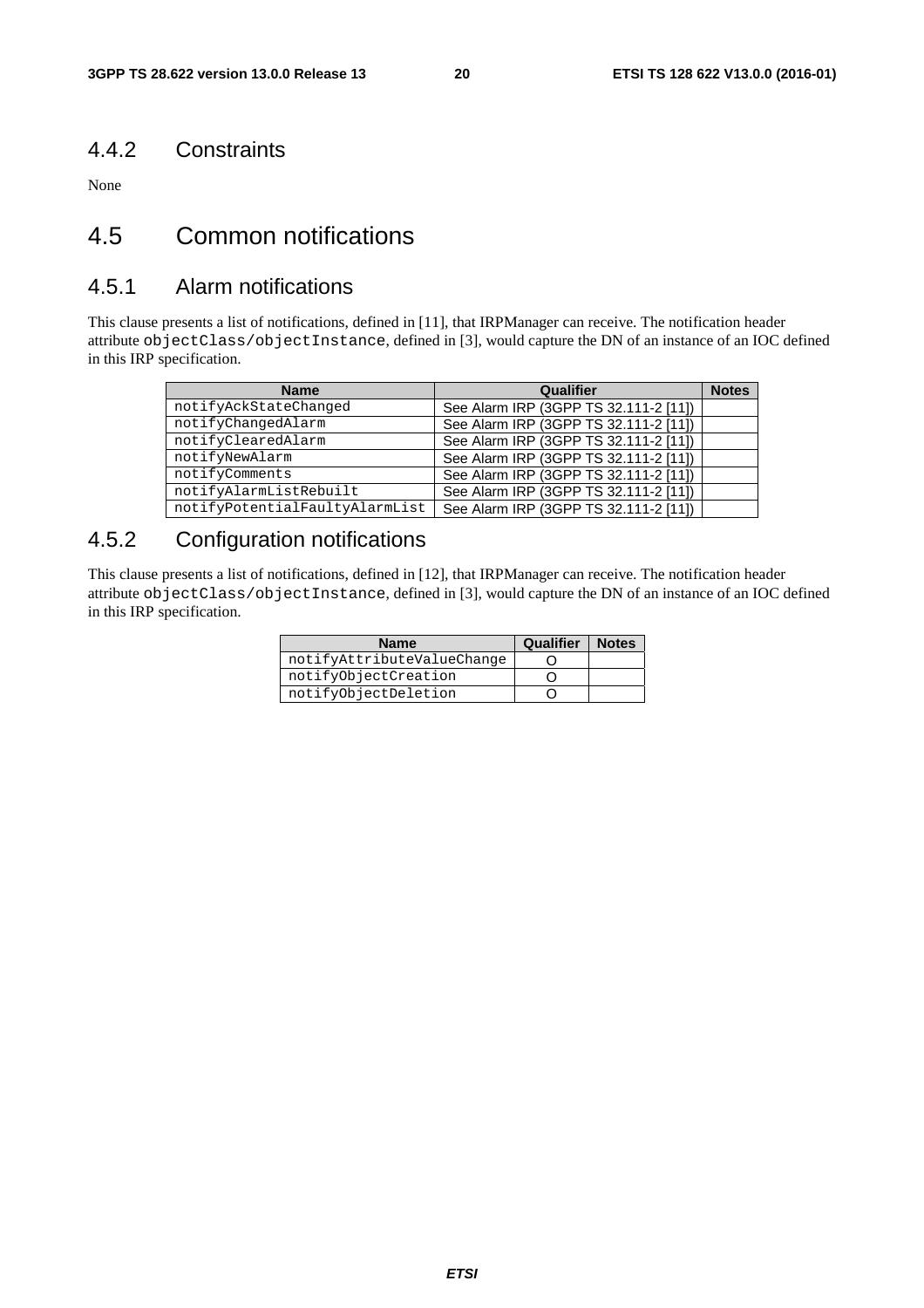## Annex A (informative): Alternate class diagram

This class diagram combines the Figure 4.2.1-1 of this document with Figure 1 of [9], the class diagram of UIM.

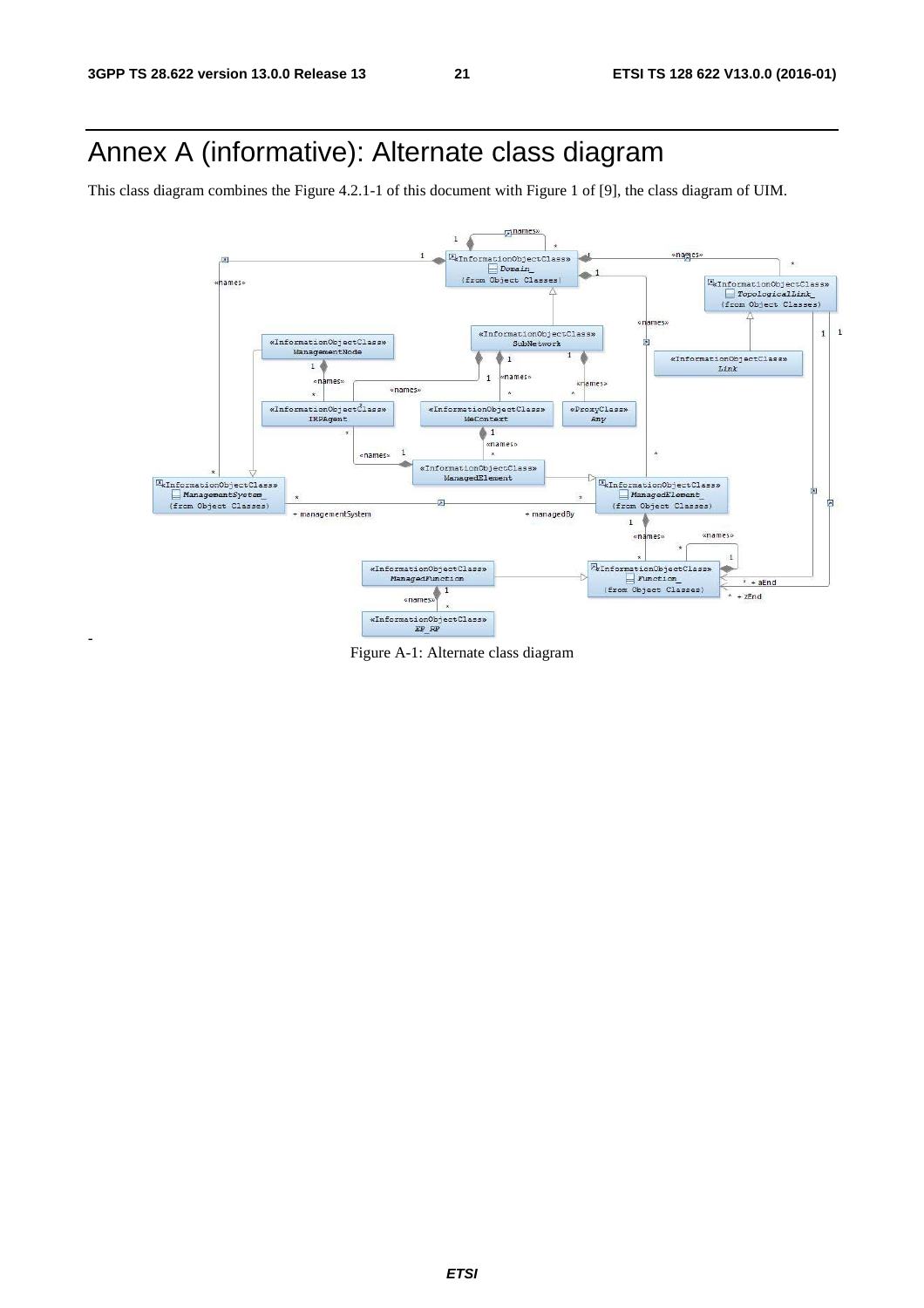## Annex B (informative): Change history

|         | <b>Change history</b> |                   |     |              |                                       |                 |               |
|---------|-----------------------|-------------------|-----|--------------|---------------------------------------|-----------------|---------------|
| Date    | TSG#                  | <b>TSG Doc. I</b> | CR. | <b>IRevI</b> | Subject/Comment                       | Old             | <b>New</b>    |
| 2012-12 |                       |                   |     |              | New version after approval            | 2.0.0           | 11.0.0        |
| 2012-02 |                       |                   |     |              | IMCC update of TOC                    | 11.0.0 111.0.1  |               |
| 2014-06 | SA#64                 | SP-140332 001     |     |              | Correction of reference               | $11.0.1$ 11.1.0 |               |
|         |                       | SP-140358 002     |     |              | Remove the feature support statements |                 |               |
| 2014-09 | SA#65                 |                   |     |              | Upgrade to Rel-12                     | 11.1.0 12.0.0   |               |
| 2015-12 | SA#70                 | SP-150691 005     |     |              | Add missing id attribute for 28.622   | 12.0.0 12.1.0   |               |
| 2016-01 |                       |                   |     |              | Upgrade to Rel-13 (MCC)               |                 | 12.1.0 13.0.0 |